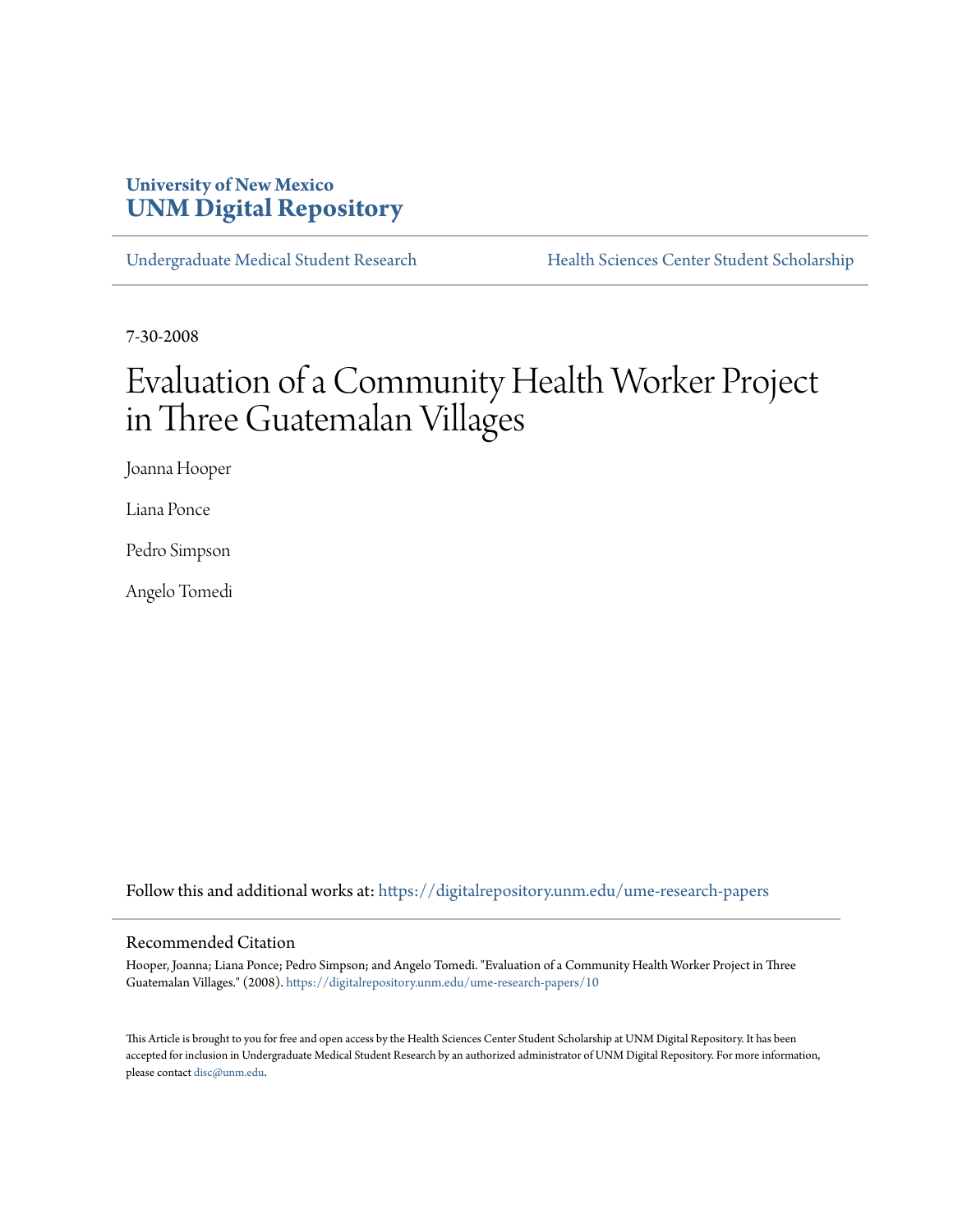## **Evaluation of a Community Health Worker Project in Three**

**Guatemalan Villages** 

**December 20, 2007** 

**Students: Joanna Hooper Liana Ponce Pedro Simpson** 

**Advisor: Angelo Tomedi, M.D.**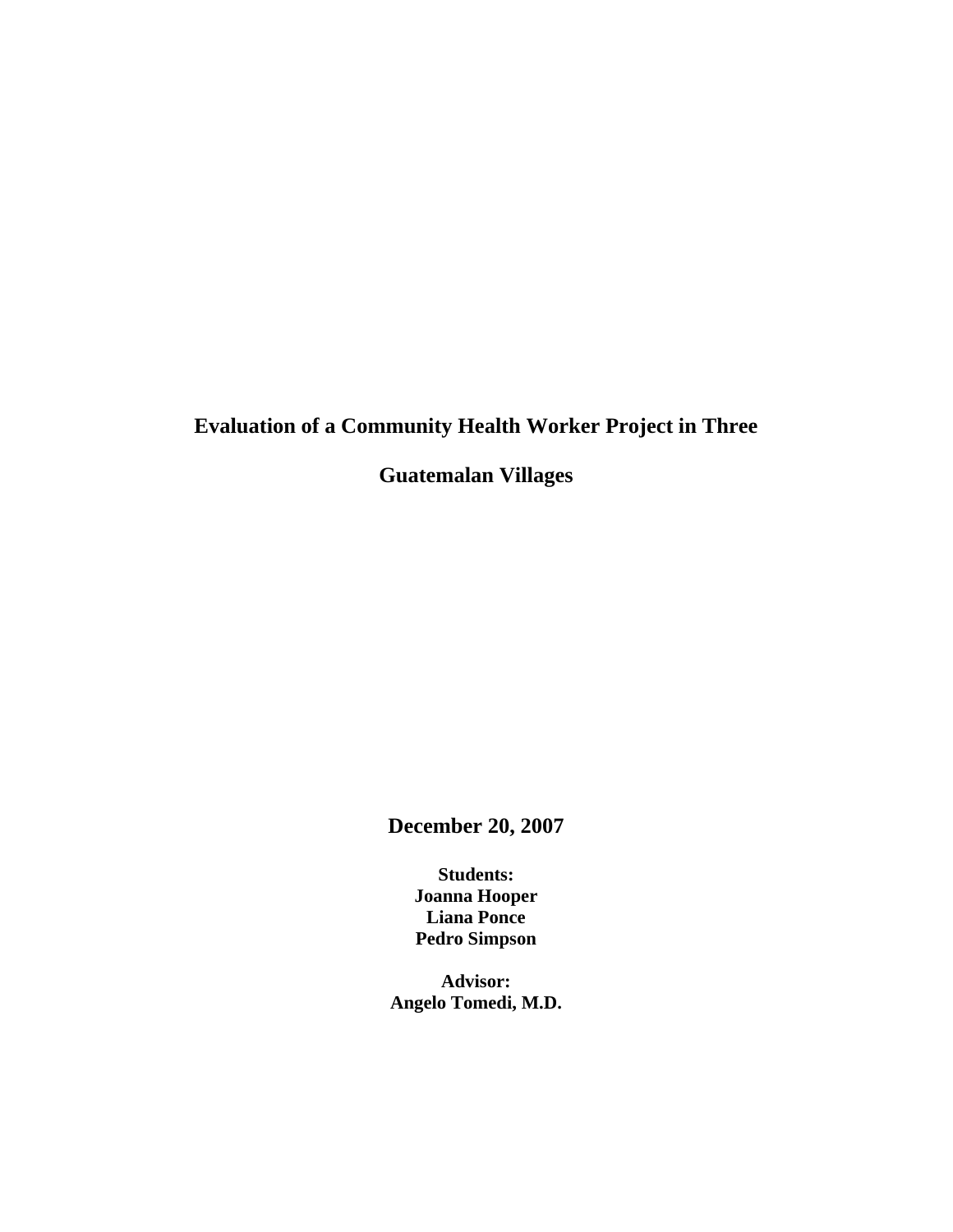#### **ABSTRACT:**

*While community health care workers (CHCW) are being implemented in several developing countries, there is little information as to their effectiveness in reducing childhood malnutrition and mortality. Our study was conducted in three Guatemalan villages and aimed to investigate trends in utilization of the CHCWs and whether or not they are correlated with either the socio-economic status (SES) of the caregiver or the care receiver, as it may have implications for how CHCWs are chosen in the future. We found that in larger more suburban villages CHCWs were utilized less often, and were not necessarily serving those in the greatest need, while in the rural village surveyed CHCWs did seem to visit those of the lower SES with greater frequency. There was no correlation between the SES of the CHCW and their propensity to visit people of the same or different SES.* 

#### **INTRODUCTION:**

In 1977 the World Health Assembly (WHA) decided unanimously that the target of member governments and the World Health Organization (WHO) should be "the attainment by all citizens of the world by the year 2000 of a level of health that will permit them to lead a socially and economically productive life." Particularly strong movements have been made toward a more communally based primary health care approach, in order to achieve this goal.<sup>1</sup> Primary health care, as defined by WHA documents, emphasizes health education, environmentalism, treatment of common diseases with inexpensive and easily obtainable medications, and the empowerment of citizens through education and basic medical training needed to treat common diseases. The following year (1978), an international conference of WHO/UNICEF promoted the use of lay auxiliary health workers or CHCWs as one component to help achieve the goals set out by the WHA.

Guatemala is a developing nation with the third highest child mortality rate in the Western hemisphere—43/1,000 people—compared to 7/1,000 people in the United States. $2$  Past national campaigns have elicited major improvements in certain areas of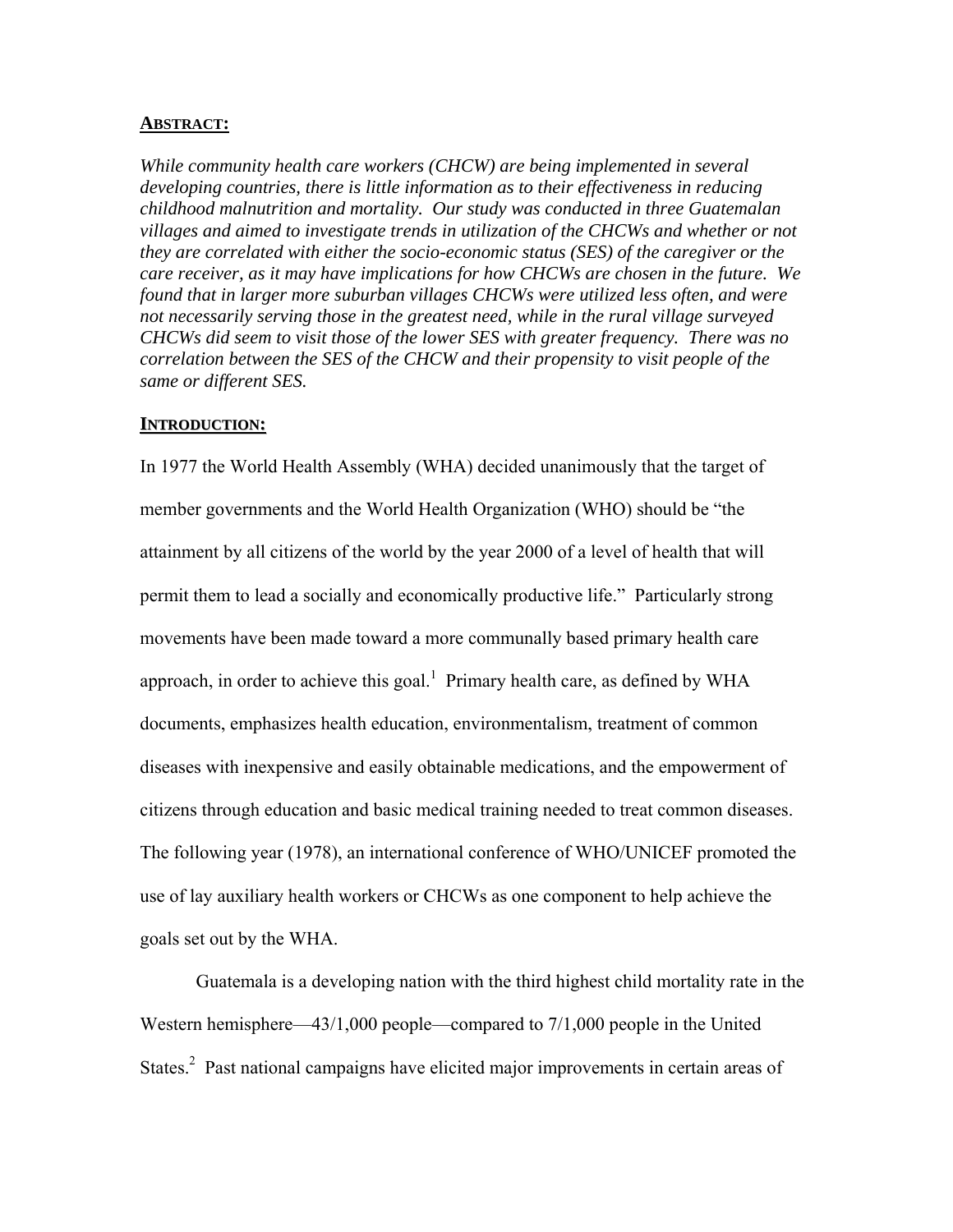health care in Guatemala over the past twenty years. For example, a major immunization campaign begun in 1987 increased vaccination from 23% in 1987 to 96% (tuberculosis) and 81% (diptheria/pertussis/tetanus and measles) in 2005.<sup>2; 3</sup> However, in children under five years old, diarrhea and pneumonia are the leading causes of death. Estimates show that nearly one in five children under the age of five develops an acute respiratory infection each year. Of these, less than two thirds received care from a health care provider.<sup>2</sup> Many of the pneumonia cases are bacterial infections secondary to a viral upper respiratory infection. Further, less than a quarter of children with diarrhea receive oral rehydration therapy. Both oral rehydration solution and antibiotic treatment for bacterial pneumonia have been well established to improve mortality rates in the cases of diarrhea and upper respiratory infections.<sup>4; 5</sup> Additionally, malnutrition is a major problem in Guatemalan children. Nearly a quarter of Guatemalan children under five are considered to be underweight, and almost half suffer from moderate to severe stunting.<sup>2</sup>

Following the end of a decades-long civil war in 1994, the government of Guatemala began to restructure its health system, with the goal of improving not only the deleterious effects of disease, but also their fundamental causes. This Comprehensive Health Care System (SIAS), which is currently being implemented, aims to provide basic health care to the entire population that is without access, using existing resources, and community organization and participation<sup>3</sup>. One branch of the SIAS has been dedicated to implementing the Pan American Health Organization program's *Atención Integrada a las Enfermedades Prevalentes de la Infancia* (AIEPI) community health worker training program*.* Unlike traditional health personnel, these volunteers work closely with the community. They are trained, by a health team, in several aspects of health care,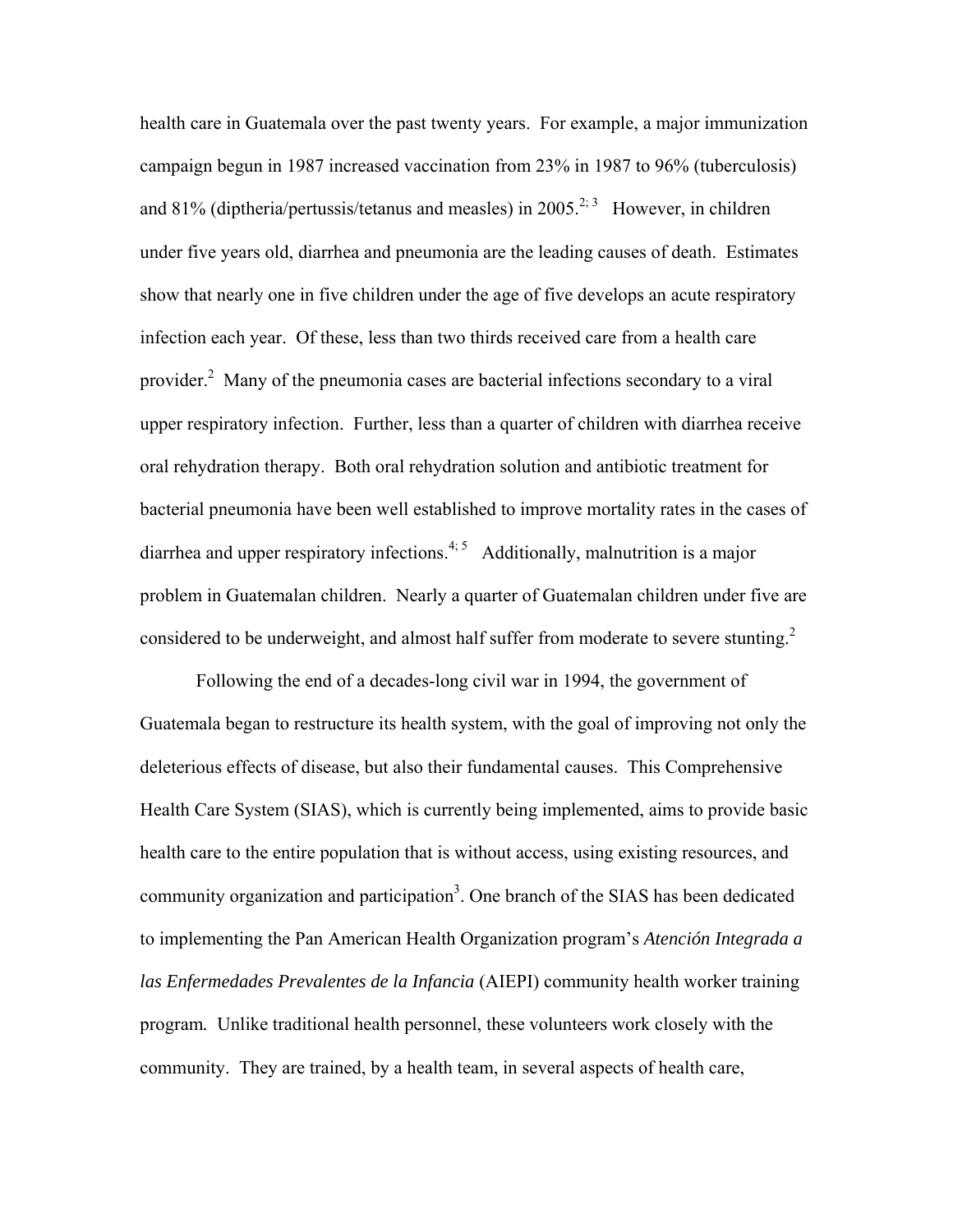including prenatal care, vaccinations, control of acute respiratory infections and diarrheal diseases in children, and emergency and acute disease care.

Our group employed a modification of the AIEPI program, implemented by a previous group led by Dr. Angelo Tomedi at UNM. This modified program, developed by UNICEF/PAHO, focuses on addressing the leading causes of morbidity and mortality in children in Guatemala – namely, pneumonia, diarrhea, and malnutrition. In 2002 this group, with the assistance of the University of San Carlos medical school in Guatemala, began to train CHCWs in several communities in Guatemala. Needs assessments in the communities were conducted prior to training community health care workers. To date, community health care workers have been trained in the communities of: Pasac Segundo, Las Majadas, Loma Linda, and Chuiziribal.

Evaluations of these programs have yet to be conducted and we feel that it is equally important to determine whether CHCWs are making a difference in mortality rates, malnutrition, and feeding practices; and whether they are helping the population that is most underserved. Additionally, previous evaluations of community health care worker programs have been limited to presence of midwives or birth attendants, family planning and birth control distribution programs, prenatal care and breastfeeding practices, all of which have yielded positive results.<sup>6; 7; 8; 9; 10</sup>

The purpose of our research project is to study which individuals in the community are utilizing the CHCWs and whether or not it is related to either the socioeconomic status of the recipients of care or the CHCWs themselves. Specifically, we are interested in determining whether the individuals with the greatest need, those with low socio-economic status (SES) are receiving care from the CHCWs as knowledge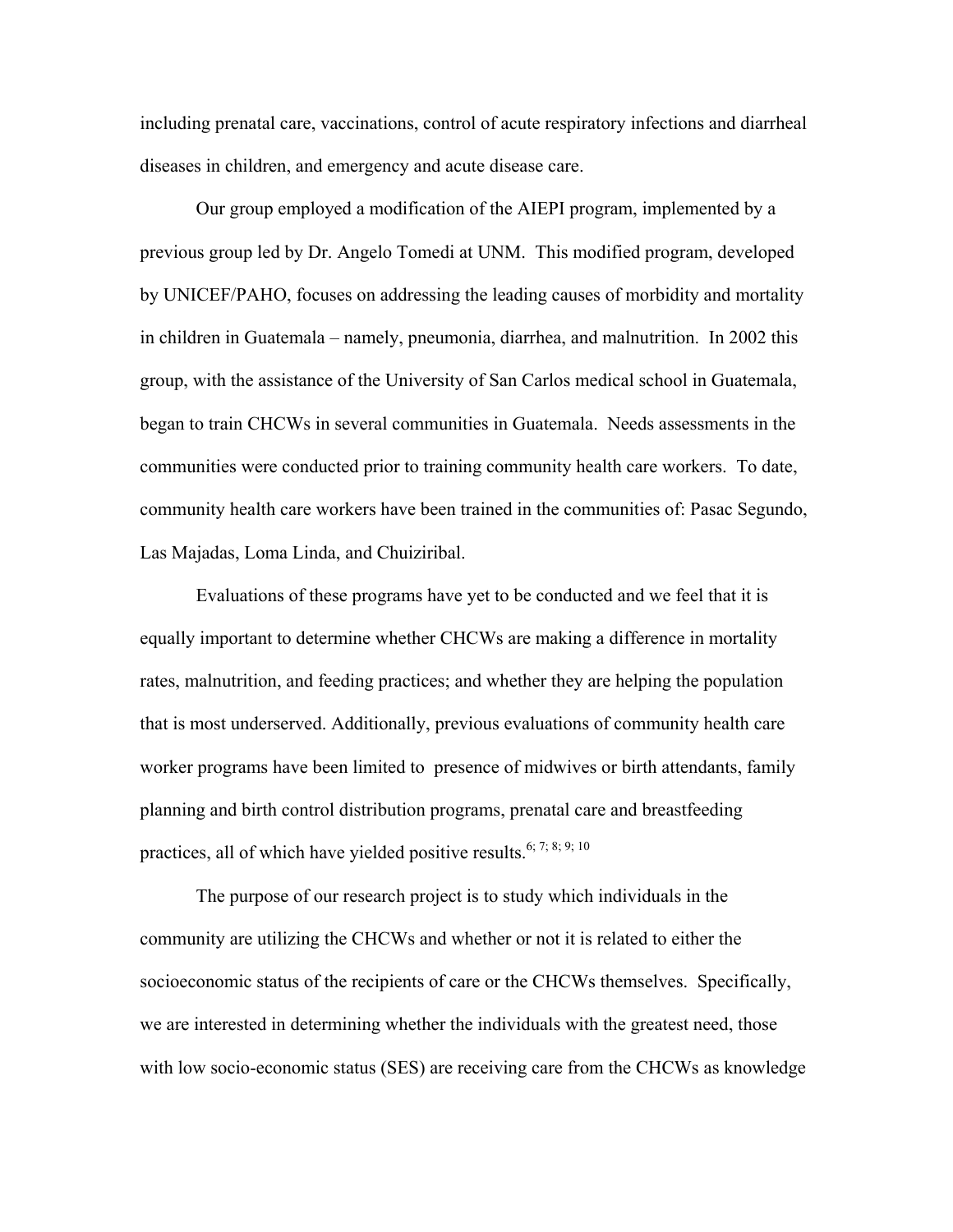of this data may alter the selection process of CHCWs in the future. Although research in Canada and Scotland has shown that there is no correlation between General Practitioner Physician visitations and SES, this question has yet to be studied in developing countries as it relates to community health care workers.<sup>11; 12</sup>

#### **RESEARCH QUESTIONS:**

1) Is there a correlation between frequency of use of CHCWs and socio-economic status in families with children under age five?

2) Does the socioeconomic status of the CHCW correlate with the socioeconomic status of the families that she sees most frequently?

#### **MATERIALS AND METHODS:**

The study was conducted in the villages of Pasac Segundo, Chuiziribal, Chicovix, and Loma Linda, all of which are located in the state of Quetzaltenango, Guatemala. Loma Linda is an isolated rural village that is a long distance from the city of Quetzaltenango. The other three villages are located in the municipal district of Cantel, and will be referred to collectively by that name. These villages are in much closer proximity to the city of Quetzaltenango.

Working in two teams guided by previously trained CHCWs, 204 households were visited and surveyed. Generally, either the mother or primary caretaker of the family was interviewed. Two questionnaires were used: one to record household data, and one to record child data (Appendix A and B). Specific questions were asked to determine both the SES of the household and the frequency of visitation by the CHCW; this portion of the questionnaire is based on a study of SES previously conducted in Guatemala, and uses questions directly from that study  $^{13}$ .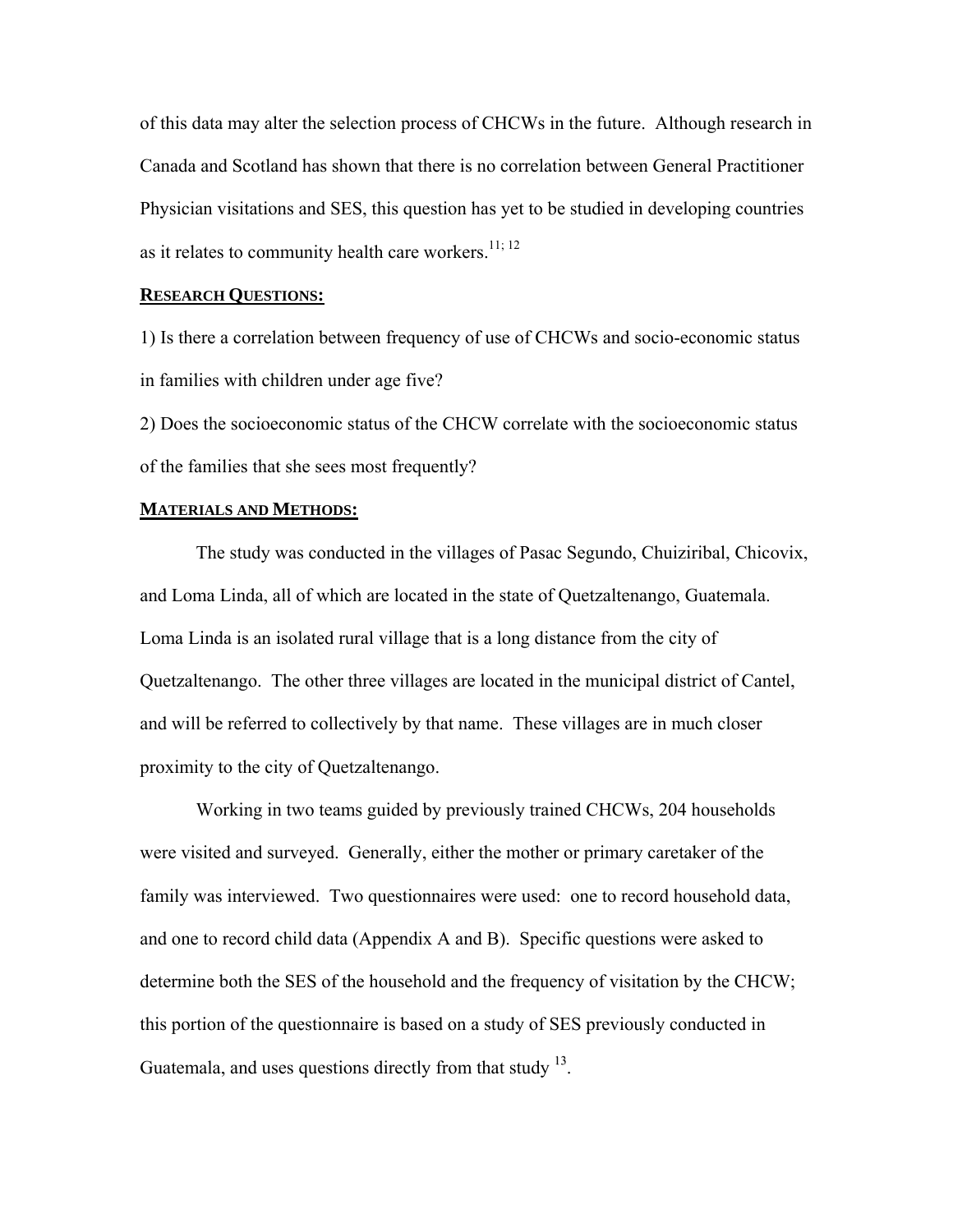Additionally, seven of the eight CHCWs who had been previously trained as CHCWS were interviewed, and the same questions asked to determine SES of the CHCW. The CHCW interviews also included questions to assess subjective successes and difficulties with the program. Data was recorded on paper forms by each research team and later entered on laptop computers using EpiInfo software. Data analysis was completed using SAS statistical software. Statistical tests were done using Fisher's exact test.

The study protocol was approved by the Human Research Review Committee at the University of New Mexico. Informed consent was obtained from all participants.

#### **RESULTS:**

166 households were visited in Cantel, and 38 in Loma Linda. In Cantel, 22 of

the 166 households (13%) were visited by a CHCW, compared to 20 of the 38

households (53%) in Loma Linda. This was a statistically significant difference (p<

.001)

### **Is there a correlation between frequency of use of CHCWs and socio-economic status in families with children under age five?**

In Loma Linda, 9 of the 13 households (69%) in the poorest SES quintiles were visited by a CHCW, as compared to 3 of 15 households (20%) visited in the highest SES quintiles. These results were statistically significant ( $p= 0.006$ , Table 1).

In Cantel, on the other hand, there was no statistically significant difference

| Table 1: Number of CHW Visits by Subgrouped SES Quintile for Loma Linda                        |                                                           |         |            |  |  |
|------------------------------------------------------------------------------------------------|-----------------------------------------------------------|---------|------------|--|--|
| N=38 households                                                                                | Quintile (1=poorest 20%, 5=richest 20%) (Column Percents) |         |            |  |  |
| Number of CHW visits                                                                           | $1 & 2*$                                                  |         | $4 & 5*$   |  |  |
| in past 6 months                                                                               | $n$ (%)                                                   | $n$ (%) | $n$ (%)    |  |  |
| No visits                                                                                      | 4(31%)                                                    | 2(22%)  | $12(80\%)$ |  |  |
| 1 or more visit                                                                                | $9(69\%)$                                                 | 7(78%)  | $3(20\%)$  |  |  |
| $p$ -value = 0.006                                                                             |                                                           |         |            |  |  |
| The number of households surveyed was divided quintiles according to corresponding SES,        |                                                           |         |            |  |  |
| with quintile 1 containing the poorest 20% of households and quintile 5 containing the richest |                                                           |         |            |  |  |
| 20%. SES quintiles 1 and 2 are combined to form the lower SES subgroup. SES quintiles 4        |                                                           |         |            |  |  |
| and 5 are combined to form the upper SES subgroup                                              |                                                           |         |            |  |  |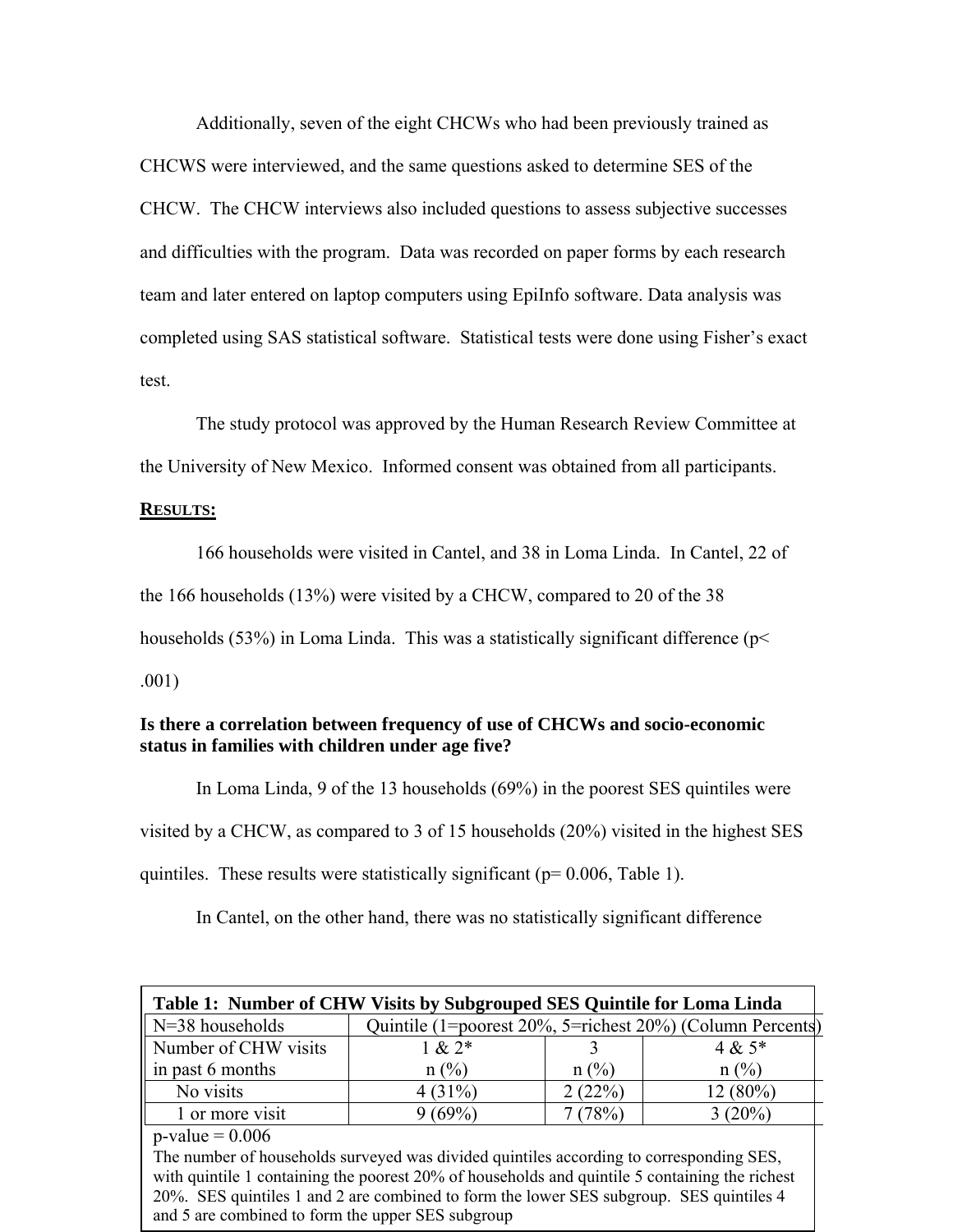between the quintile groups with regard to frequency of CHCW visits and SES of the

household (p=0.91, Table 2).

| Table 2: Number of CHW Visits by Subgrouped SES Quintile for Cantel                                |                                                           |          |                                                                                                      |  |  |
|----------------------------------------------------------------------------------------------------|-----------------------------------------------------------|----------|------------------------------------------------------------------------------------------------------|--|--|
| $N=166$ households                                                                                 | Quintile (1=poorest 20%, 5=richest 20%) (Column Percents) |          |                                                                                                      |  |  |
| Number of CHW visits                                                                               | $1 & 2*$                                                  |          | $4 & 5*$                                                                                             |  |  |
| in past 6 months                                                                                   | $n$ (%)                                                   | $n (\%)$ | $n$ (%)                                                                                              |  |  |
| No visits                                                                                          | 59 (88%)                                                  | 27(87%)  | 55 (85%)                                                                                             |  |  |
| 1 or more visit                                                                                    | 8(12%)                                                    | 4(13%)   | 10(15%)                                                                                              |  |  |
| $p-value = .91$                                                                                    |                                                           |          |                                                                                                      |  |  |
| The number of households surveyed was divided quintiles according to corresponding SES, with       |                                                           |          |                                                                                                      |  |  |
| quintile 1 containing the poorest 20% of households and quintile 5 containing the richest 20%. SES |                                                           |          |                                                                                                      |  |  |
|                                                                                                    |                                                           |          | quintiles 1 and 2 are combined to form the lower SES subgroup. SES quintiles 4 and 5 are combined to |  |  |

 Data were also collected regarding number of visits that a caretaker made to a CHCW in the previous six months (as opposed to number of times a CHCW visited a household), to assess whether the community was utilizing CHCW services when a child was acutely ill. There was a significant difference in number of visits to CHCWs between communities. In Loma Linda, 47% of children surveyed had visited a CHCW in the previous six months. In contrast, only 5% of children surveyed in Cantel had visited a CHCW (p<0.001, Table 3).

| Table 3: Child taken to CHW due to illness, by Community $(N=204)$<br>In past 6 months, have | Cantel      | Loma Linda  |
|----------------------------------------------------------------------------------------------|-------------|-------------|
| you taken your child to a                                                                    | $n$ (Col %) | $n$ (Col %) |
| CHW due to illness?                                                                          |             |             |
| Yes                                                                                          | 9(5%)       | 18(47%)     |
| N <sub>0</sub>                                                                               | 156 (95%)   | 20(53%)     |
| $p$ -value < .001                                                                            |             |             |

 When households of children who visited CHCWs were subgrouped by their SES, households of lowest SES in Loma Linda tended to take their children to CHCWs more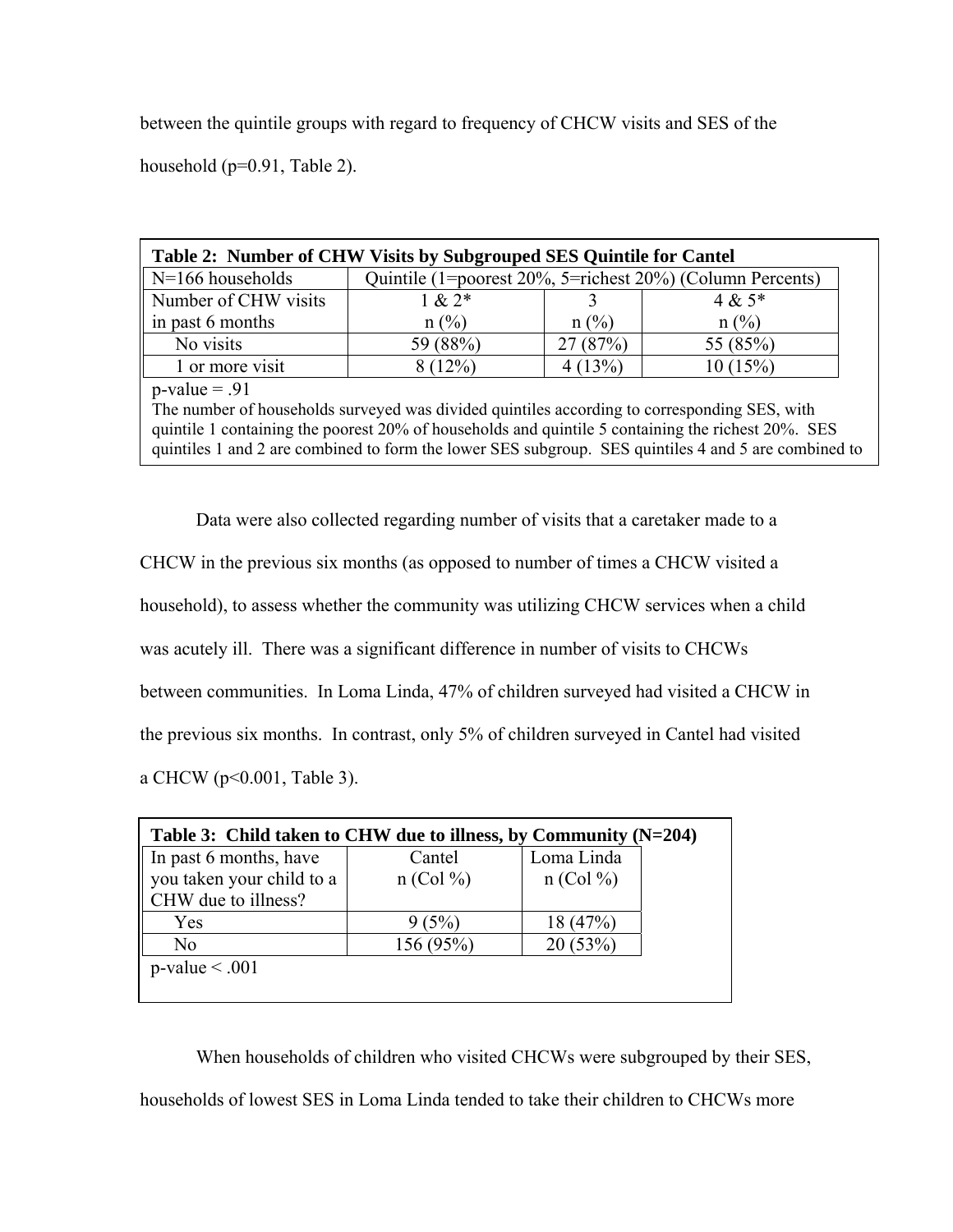than those of highest SES; however, the difference was not significant (p=0.09, Table 4). In Cantel, people of both lowest and highest SES seemed to visit CHCWs in nearly equal numbers; again, the difference was not significant ( $p=0.56$ , Table 5)

| Table 4: Taken child to CHW due to illness by SES Quintile for Loma Linda (N=38) |                                                           |           |         |         |                |
|----------------------------------------------------------------------------------|-----------------------------------------------------------|-----------|---------|---------|----------------|
| In past 6 months, have                                                           | Quintile (1=poorest 20%, 5=richest 20%) (Column Percents) |           |         |         |                |
| you taken your child to a                                                        |                                                           |           |         |         |                |
| CHW due to illness?                                                              | $n$ (%)                                                   | $n$ (%)   | $n$ (%) | $n$ (%) | $n(^{0}/_{0})$ |
| Yes                                                                              | 4(57%)                                                    | $3(50\%)$ | 7(78%)  | 1(17%)  | 2(22%)         |
| N <sub>0</sub>                                                                   | 3(43%)                                                    | $3(50\%)$ | 2(22%)  | 5(83%)  | (78%)          |
| $p-value = 0.09$                                                                 |                                                           |           |         |         |                |
|                                                                                  |                                                           |           |         |         |                |
|                                                                                  |                                                           |           |         |         |                |

| Table 5: Taken child to CHW due to illness by SES Quintile for Cantel (N=166) |                                                           |         |           |         |                |
|-------------------------------------------------------------------------------|-----------------------------------------------------------|---------|-----------|---------|----------------|
| In past 6 months, have                                                        | Quintile (1=poorest 20%, 5=richest 20%) (Column Percents) |         |           |         |                |
| you taken your child to a                                                     |                                                           |         |           |         |                |
| $\parallel$ CHW due to illness?                                               | $n$ (%)                                                   | $n$ (%) | $n$ (%)   | $n$ (%) | $n(^{0}/_{0})$ |
| Yes                                                                           | 2(6%)                                                     | 2(6%)   | $0(0\%)$  | 2(6%)   | $3(10\%)$      |
| No.                                                                           | 31(94%)                                                   | 32(94%) | $(100\%)$ | 32(94%) | 28 (90%)       |
| $p$ -value = 0.56                                                             |                                                           |         |           |         |                |

## **Does the socioeconomic status of the CHCW correlate with the socioeconomic status of the families that she sees most frequently?**

In Cantel, two of the original three CHCWs continued to see patients in the area.

All were included in the survey. In Loma Linda, four of the five CHCWs participated in

the survey. The distribution of CHCW SES by quintile is shown in Table 6. There was

| <b>Table 6: SES Quintile of Community Health Care Workers</b> |             |                                                         |        |  |  |  |  |
|---------------------------------------------------------------|-------------|---------------------------------------------------------|--------|--|--|--|--|
|                                                               |             | SES Quintile (1=poorest $20\%$ , 5= wealthiest $20\%$ ) |        |  |  |  |  |
|                                                               |             | of Community Health Care Workers                        |        |  |  |  |  |
|                                                               | All $(N=7)$ | Loma Linda $(N=4)$<br>Cantel $(N=3)$                    |        |  |  |  |  |
| Ouintile                                                      | n(%)        | n                                                       | n      |  |  |  |  |
|                                                               | $0(0\%)$    |                                                         |        |  |  |  |  |
|                                                               | (14%)       | (25%)                                                   |        |  |  |  |  |
|                                                               | $2(29\%$    | $(50\%)$                                                |        |  |  |  |  |
|                                                               | 3(43%)      | (25%)                                                   | 2(67%) |  |  |  |  |
|                                                               | (14%        |                                                         | (33%)  |  |  |  |  |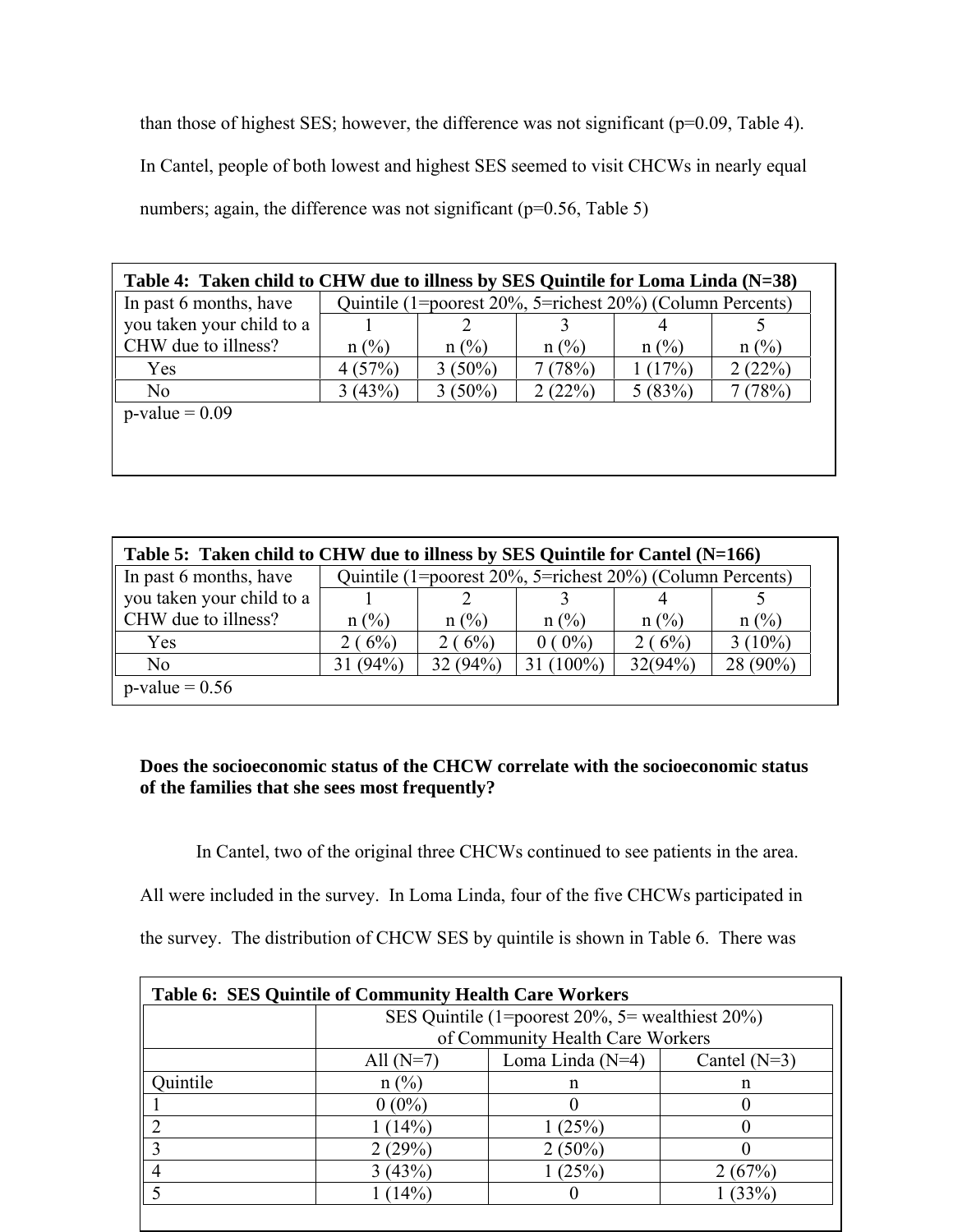no correlation found between the SES of CHW and the SES of families seen (p=0.84, Table 7).

|                               | Quintile of household visited by CHW |  |  |  | Total |  |
|-------------------------------|--------------------------------------|--|--|--|-------|--|
| <b>Quintile rating of CHW</b> |                                      |  |  |  |       |  |
|                               |                                      |  |  |  |       |  |
|                               |                                      |  |  |  |       |  |
|                               |                                      |  |  |  |       |  |
|                               |                                      |  |  |  |       |  |
|                               |                                      |  |  |  |       |  |

### **CHCW Narratives:**

### **Routine of visiting families**:

Loma Linda: One Loma Linda CHCW reported that they had divided the village into sections that would be served by each CHCW. Three of the four Loma Linda respondents replied that they prefer having people come to their houses when they need help. They reported having stopped visiting houses and giving nutritional advice because they were being asked for help and medications for adult health problems, for which they did not have training or medications. One Loma Linda CHCW reported that villagers occasionally would become angry because of this, and that a few times they had given antibiotics to adults.

Cantel: The CHCWs stated that they visited people mostly on weekends, to give nutritional advice. They reported that they focused on families with underweight children.

#### **Success of the program:**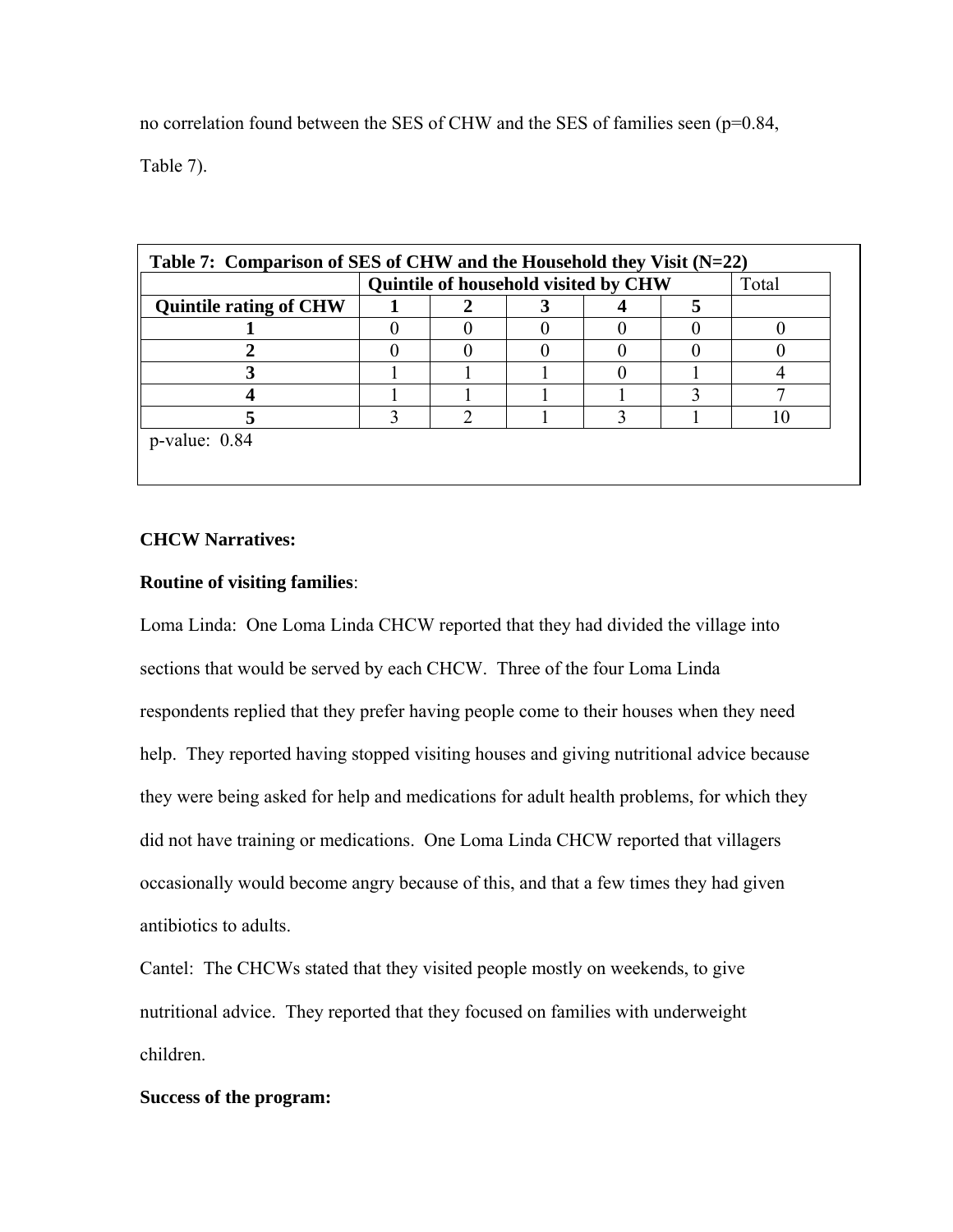Loma Linda: One CHCW reported that giving vitamins to the children had helped, especially as they were far from town, and at times had limited access to sufficient fruits and vegetables. One reported that there were enough CHCWs to serve the community, and success in using antibiotics and acetaminophen to treat both children and adults. Cantel: Two CHCWs reported success with explaining proper use of medications. One CHCW stated that giving recommendations about nutrition was successful.

#### **Difficulties with the program:**

Loma Linda: Three of the four CHCWs interviewed reported lack of medications as a problem. One expressed a desire to have different medications to treat other common problems in the community, such as amoebas. One CHCW felt that distance from the health center, lack of vehicles, and economics was a problem. The same CHCW expressed a need for more knowledge and training.

Cantel: Two of the three CHCws interviewed also reported lack of medications as a problem. One expressed that there was a lack of CHCWs to serve so many people. Another stated that some community members did not want to accept their help because of different beliefs. One CHCW reported problems with measuring medications.

#### **DISCUSSION:**

 Overall, Loma Linda CHCWs visited a greater percentage of households, visited lower SES households preferentially, and were consulted during acute illness more than the CHCWs in Cantel. There are a number of factors that can account for these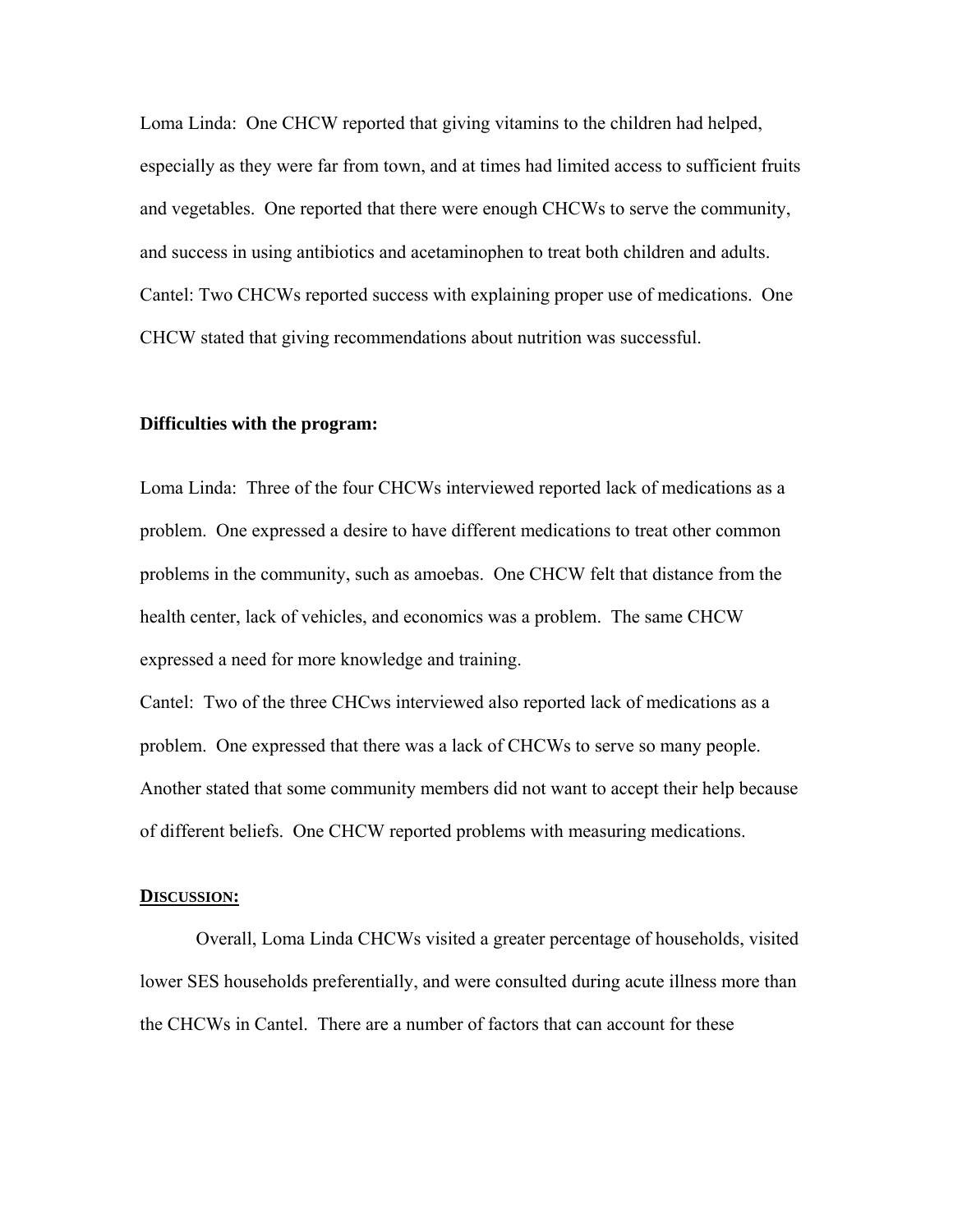differences. Important among these are the difference in sizes of communities and number of CHCWs per population served.

 Loma Linda is a small, isolated community, and encompasses only one village. Conversely, Cantel consists of several villages which are relatively spread apart geographically. Loma Linda also had a higher proportion of CHCWs per population than does Cantel. Adding to this burden, one of the previously trained CHCWs from Cantel had moved and was no longer working in the area.

There was no correlation found between the SES of the CHCW and SES of the households visited. However, the CHCW from Loma Linda who was reported (by questionnaire) as having visited the most households, declined to be interviewed. Consequently, her SES could not be assessed or used in the analysis. It is interesting to note that the CHCWs of Loma Linda belong to a lower SES overall than did those of Cantel.

 Another reason that could contribute to the relatively greater success of the program in Loma Linda is that one CHCW reported that they had divided the village into sections that would be served by each CHCW. This was not reported in Cantel, nor would it have been feasible, for the geographic reasons described above.

 It was felt by the students surveying the populations that the Cantel CHCWs, who were not indigenous to the area, could possibly have been acting for secondary gain and, at least in some instances, used their positions to curry favor with richer families in the community. It also seemed that Loma Linda was a much closer-knit community, with CHCWs who were native to that village.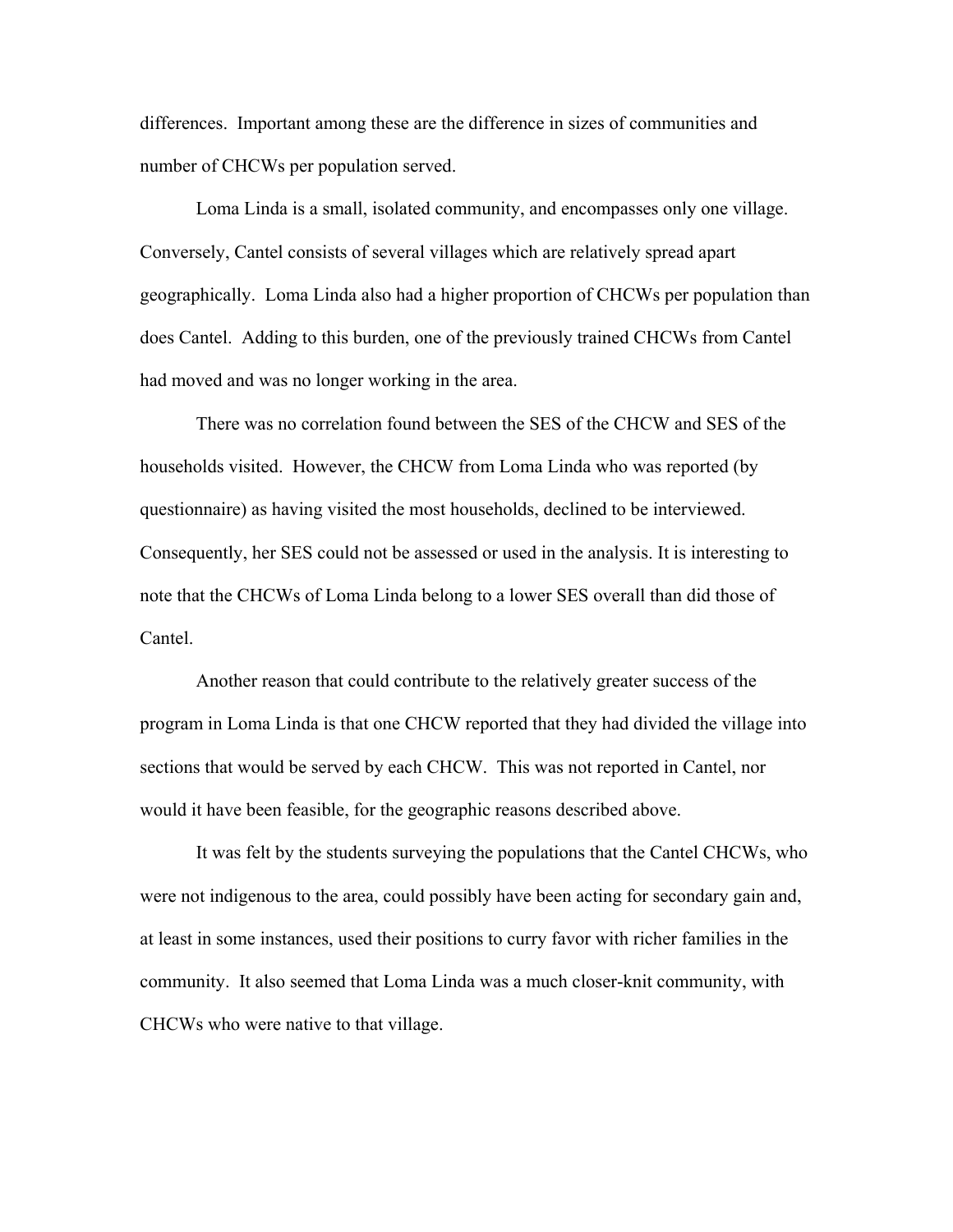During the time that this research was conducted, twelve more CHCWs were trained to work in the municipal district of Cantel. Most of these women were already working as *comadronas*, or midwives, and thus already had a proven interest in health of the community. Training more CHCWs, and maintaining a supportive relationship with the municipal health center, should increase the numbers of people being served by CHCWs, with the ultimate goal of decreasing under-five morbidity and mortality.

 Finally, it is important to note that none of the CHCWs receive compensation for their services. Implementation of such a system might make this program more sustainable. It could also serve as an impetus for those working in Cantel to visit more households.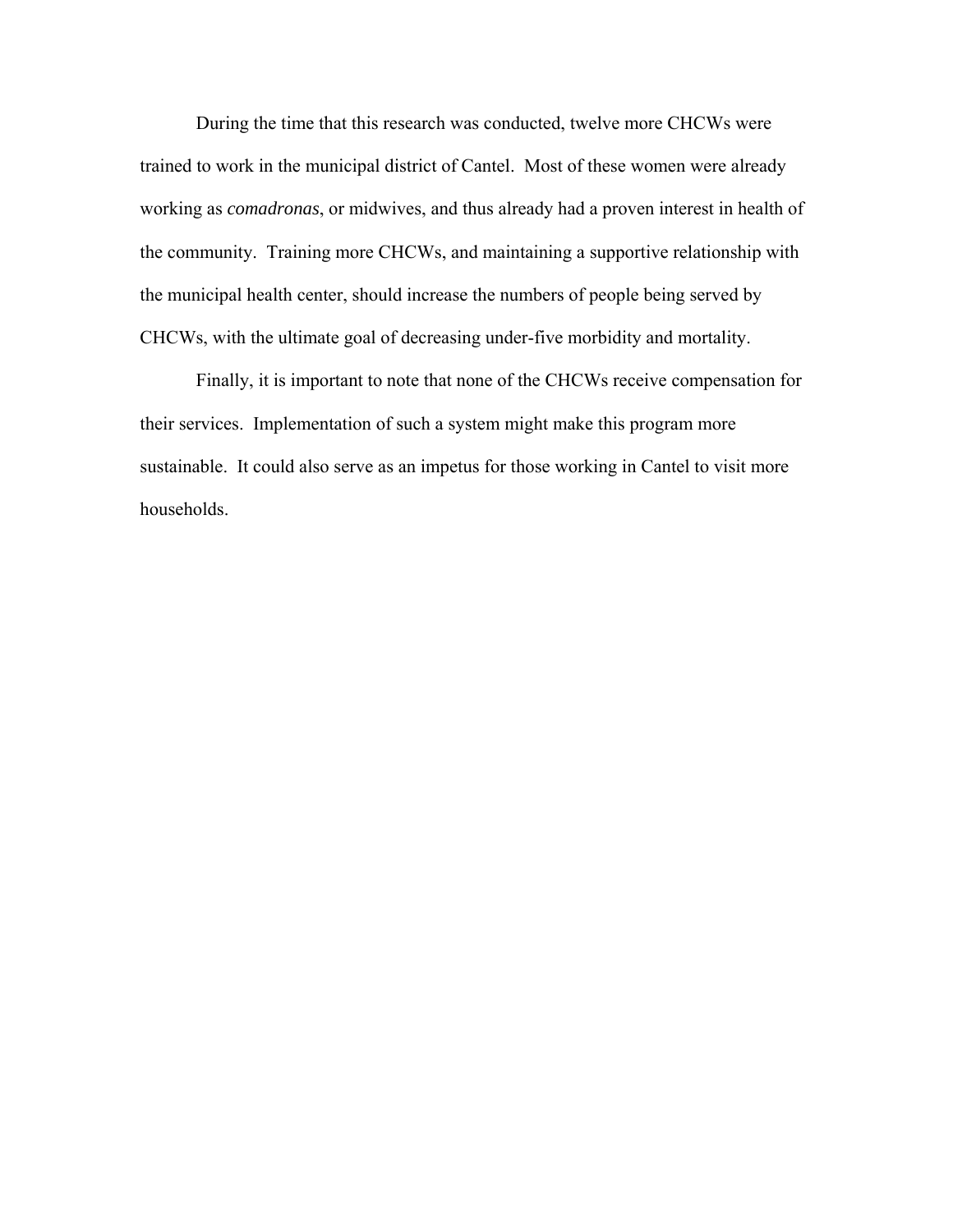### **BIBLIOGRAPHY**

- 1. Huicho, L., Davila, M., Gonzales, F., Drasbek, C., Bryce, J., & Victora, C. G. (2005). Implementation of the Integrated Management of Childhood Illness strategy in Peru and its association with health indicators: an ecological analysis. *Health Policy Plan, 20 Suppl 1*, i32-i41.
- 2. UNICEF. (2007). *The State of the World's Children 2007.* UNICEF.
- 3. Goldman, N., & Pebley, A. R. (1994). Childhood immunization and pregnancyrelated services in Guatemala. *Health Transit Rev, 4*(1), 29-44.
- 4. Gutierrez, G., Tapia-Conyer, R., Guiscafre, H., Reyes, H., Martinez, H., & Kumate, J. (1996). Impact of oral rehydration and selected public health interventions on reduction of mortality from childhood diarrhoeal diseases in Mexico. *Bull World Health Organ, 74*(2), 189-197.
- 5. Bang, A. T., Bang, R. A., Baitule, S. B., Reddy, M. H., & Deshmukh, M. D. (1999). Effect of home-based neonatal care and management of sepsis on neonatal mortality: field trial in rural India. *Lancet, 354*(9194), 1955-1961.
- 6 Goldman, N., & Glei, D. A. (2003). Evaluation of midwifery care: results from a survey in rural Guatemala. *Soc Sci Med, 56*(4), 685-700.
- 7. Kamal, N., & Sloggett, A. (1996). The effect of female family planning workers on the use of modern contraception in Bangladesh. *Asia Pac Popul J, 11*(3), 15- 26.
- 8. Turan, J. M., Bulut, A., & Nalbant, H. (1997). The quality of family planning services in two low-income districts of Istanbul. *Nufusbil Derg, 19*, 3-24.
- 9. Bhandari, N., Bahl, R., Mazumdar, S., Martines, J., Black, R. E., & Bhan, M. K. (2003). Effect of community-based promotion of exclusive breastfeeding on diarrhoeal illness and growth: a cluster randomised controlled trial. *Lancet, 361*(9367), 1418-1423.
- 10. Guldan, G. S., Fan, H. C., Ma, X., Ni, Z. Z., Xiang, X., & Tang, M. Z. (2000). Culturally appropriate nutrition education improves infant feeding and growth in rural Sichuan, China. *J Nutr, 130*(5), 1204-1211.
- 11. McIsaac, W., Goel, V., & Naylor, D. (1997). Socio-economic status and visits to physicians by adults in Ontario, Canada. *J Health Serv Res Policy, 2*(2), 94-102.
- 12 Wyke, S., Hunt, K., Walker, J., & Wilson, P. (2003). Frequent attendance, socioeconomic status and burden of ill health. An investigation in the west of Scotland. *Eur J Gen Pract, 9*(2), 48-55.
- 13. Davidson, R. S. R., Kiersten Johnson, Rohini P. Pande, and Adam Wagstaff. (2000). Socio-economic Differences in Health, Nutrition, and Population in Guatemala. *HNP/Poverty Thematic Group of The World Bank*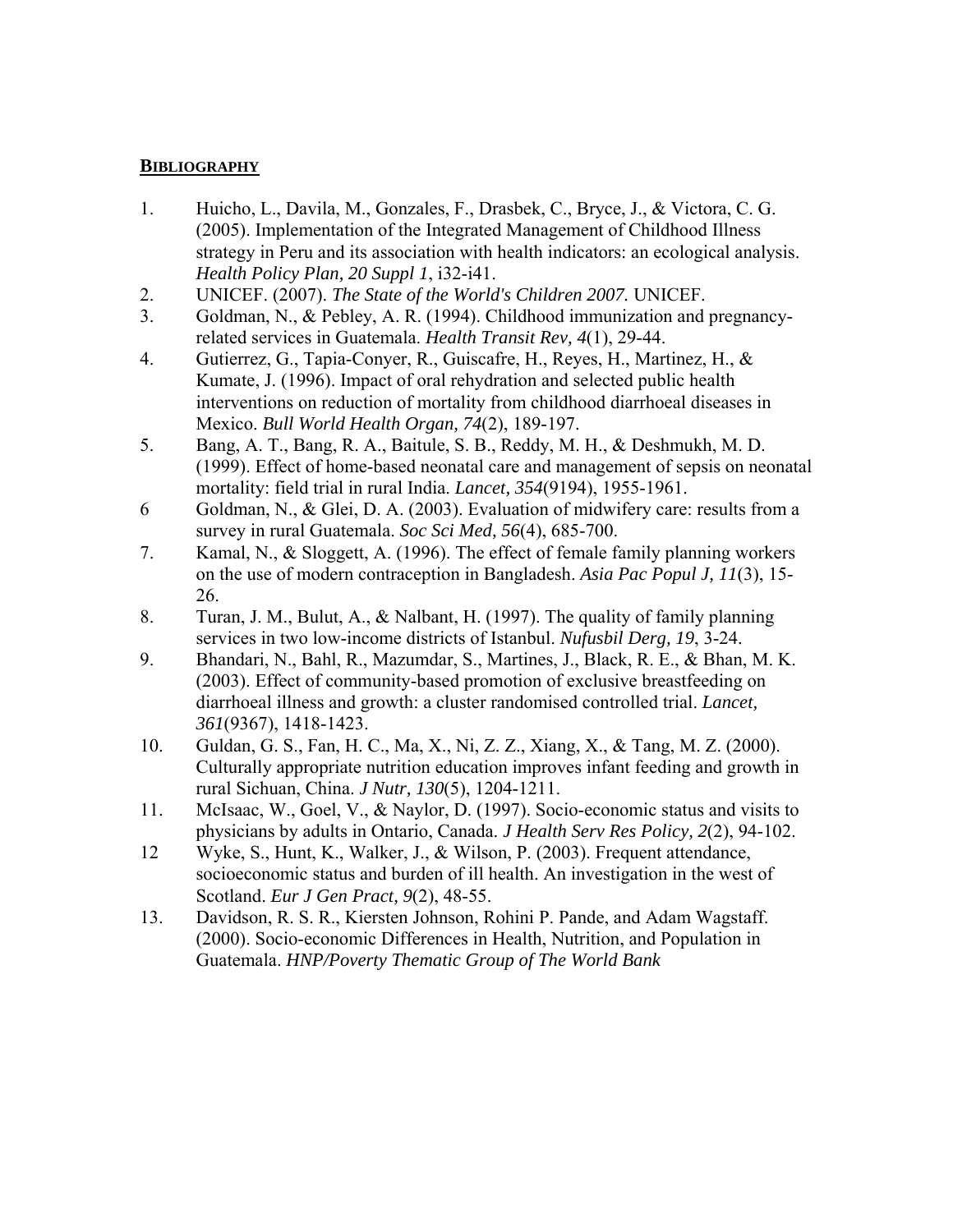## **Appendix A**

## CUESTIONARIO Household No:

| I. DATOS IDENTIFICACIÓN                                                                                                                      |
|----------------------------------------------------------------------------------------------------------------------------------------------|
|                                                                                                                                              |
| 2. Sexo: 1. M 2. F                                                                                                                           |
| 3. Fecha de nacimiento:                                                                                                                      |
| 4. ¿Cuántos meses cumplidos tiene?                                                                                                           |
| 5. ¿Sabe cuánto pesó su niño al nacer?                                                                                                       |
| 1. Si<br>2. No sabe pero le dijeron que era normal (Pase a 7)<br>3. No sabe                                                                  |
| 6. ¿Pesó 5.5 libras (2.5 kilos) o más? 1. Sí 2. No                                                                                           |
| 7. ¿Le da (dio) pecho a su niño o niña? 1. Sí 2. No                                                                                          |
| 8. ¿Por cuantos meses le dio pecho su niño o niña?                                                                                           |
| 9. ¿Qué alimentos le da (o le dio) a su niño o niña durante los primeros 6 meses?                                                            |
| 1. Sólo le doy pecho (leche maternal), o le dí pecho hasta los 6 meses<br>2. Le di pecho por __ meses, antes de comenzar con otros alimentos |
| 10. ¿Qué alimentos le da (o le dio) a su niño o niña de las 6 a 8 meses de edad?                                                             |
| 1. Caldos o sopas                                                                                                                            |

- 2. Jugos
- 3. Refrescos
- 4. Incaparina
- 5. Alimentos machacados: (indique con círculo los que come): cereales; tortilla con frijol; yema de huevo; pollo; verduras; hierbas; frutas
- 6. Otros alimentos como \_\_\_\_\_\_\_\_\_\_\_\_\_\_\_\_\_\_\_\_\_\_\_\_\_\_\_\_\_\_\_\_\_\_\_\_\_\_\_\_

11. ¿Qué alimentos le da (o le dio) a su niño o niña de las 8 a 11 meses de edad?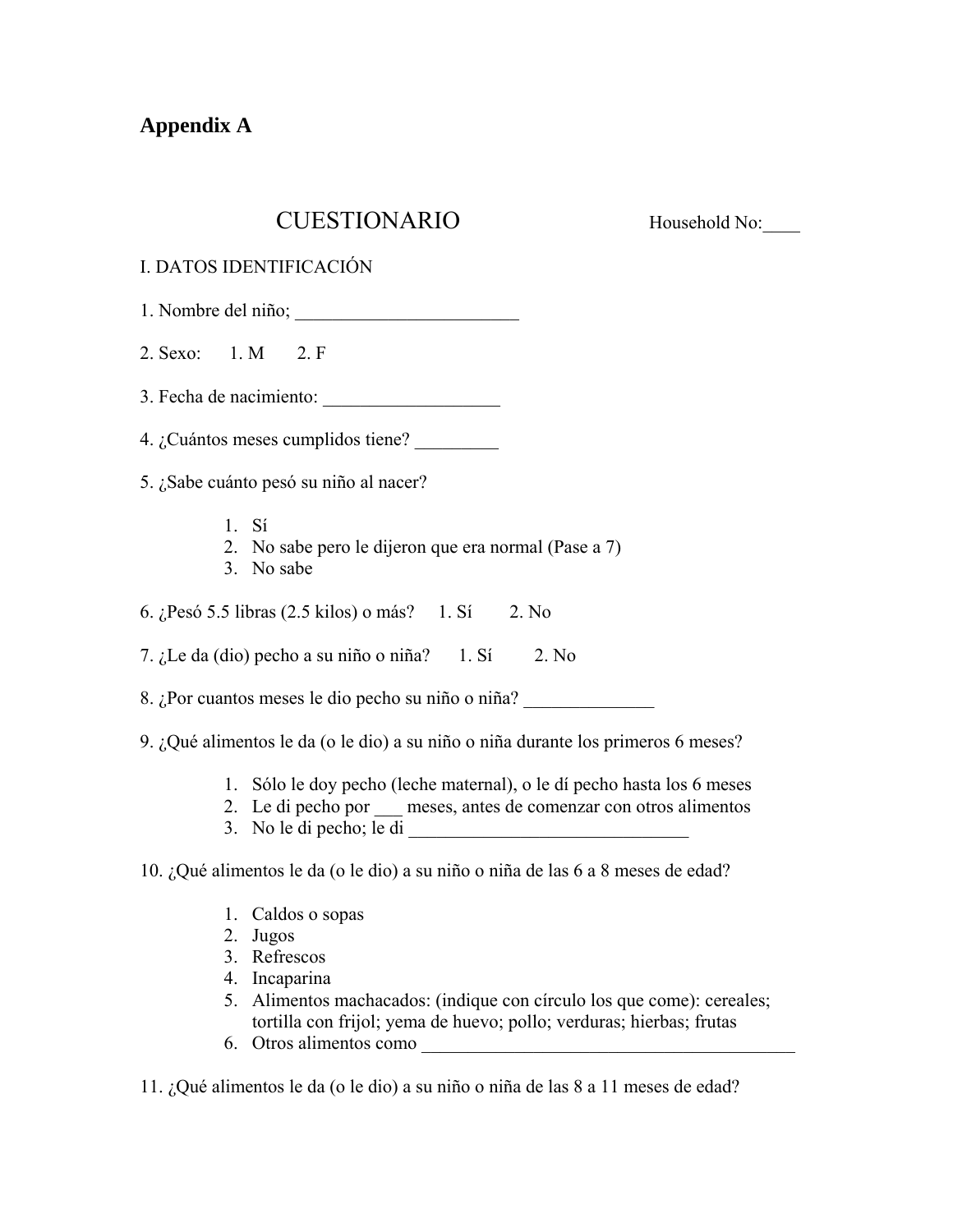- 1. Caldos o sopas
- 2. Jugos
- 3. Refrescos
- 4. Incaparina
- 5. Alimentos machacados (indique con círculo los que come): cereales; tortilla con frijol; huevos; yema de huevo; pollo; carne; verduras; hierbas; frutas
- 6. Otros alimentos como \_\_\_\_\_\_\_\_\_\_\_\_\_\_\_\_\_\_\_\_\_\_\_\_\_\_\_\_\_\_\_\_\_\_\_\_\_\_\_\_\_
- 12. ¿Qué alimentos le da (o le dio) a su niño o niña de las 12 a 24 meses de edad?
	- 1. Caldos o sopas
	- 2. Jugos
	- 3. Refrescos
	- 4. Incaparina
	- 5. Todos los alimentos que come la familia (indique con círculo los que come): cereales; tortilla con frijol; huevos; pollo; carne; verduras; hierbas; frutas
	- 6. Otros alimentos como

15. ¿Ha fallecido un niño/una niña menor de 5 años de su familia durante el año pasado?

- 1. Sí
- 2. No (Si la respuesta es NO pase a 14)

16. ¿Cuantos años (o meses) tenía el niño/la niña cuando ha fallecido? \_\_\_\_\_\_\_\_\_\_\_\_\_

17. Peso (kg)

Talla  $(cm)$ 

DE (peso por edad)

18. En los ultimos 6 meses quantas veces han visitado por una promatora de salud?

19. En los ultimos seis meses, ha tenido que llevar su nino a una promatora de salud porque su nino estuvo enfermo?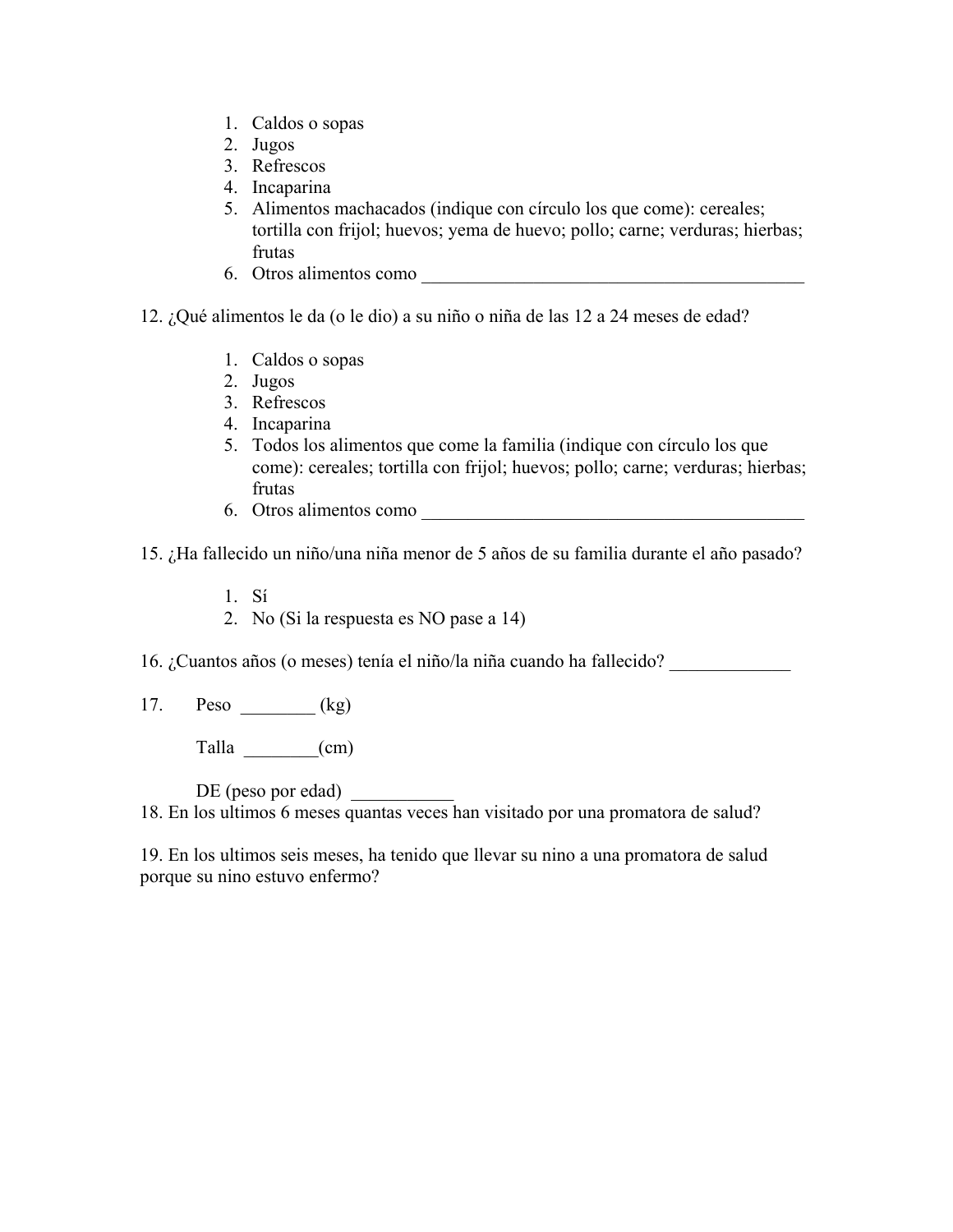## **Appendix B**

| Cuestionario del nino Household Nu: Child Nu:                                                                                                                                                                                                                                                                                                                                                         |  |  |  |  |
|-------------------------------------------------------------------------------------------------------------------------------------------------------------------------------------------------------------------------------------------------------------------------------------------------------------------------------------------------------------------------------------------------------|--|--|--|--|
|                                                                                                                                                                                                                                                                                                                                                                                                       |  |  |  |  |
| 2. Sexo: 1. M 2. F                                                                                                                                                                                                                                                                                                                                                                                    |  |  |  |  |
| 3. Fecha de nacimiento:                                                                                                                                                                                                                                                                                                                                                                               |  |  |  |  |
| 4. ¿Cuántos meses ha cumplido? $\frac{1}{\sqrt{1-\frac{1}{\sqrt{1-\frac{1}{\sqrt{1-\frac{1}{\sqrt{1-\frac{1}{\sqrt{1-\frac{1}{\sqrt{1-\frac{1}{\sqrt{1-\frac{1}{\sqrt{1-\frac{1}{\sqrt{1-\frac{1}{\sqrt{1-\frac{1}{\sqrt{1-\frac{1}{\sqrt{1-\frac{1}{\sqrt{1-\frac{1}{\sqrt{1-\frac{1}{\sqrt{1-\frac{1}{\sqrt{1-\frac{1}{\sqrt{1-\frac{1}{\sqrt{1-\frac{1}{\sqrt{1-\frac{1}{\sqrt{1-\frac{1}{\sqrt{1$ |  |  |  |  |
| 5. ¿Sabe cuánto pesó su niño al nacer?                                                                                                                                                                                                                                                                                                                                                                |  |  |  |  |
| 4. Sí<br>5. No sabe pero le dijeron que era normal (Pase a 7)<br>6. No sabe                                                                                                                                                                                                                                                                                                                           |  |  |  |  |
| 6. ¿Pesó 5.5 libras (2.5 kilos) o más? 1. Sí 2. No                                                                                                                                                                                                                                                                                                                                                    |  |  |  |  |
| 7. ¿Le da (dió) pecho a su niño o niña? 1. Sí 2. No                                                                                                                                                                                                                                                                                                                                                   |  |  |  |  |
| 8. ¿Por cuantos meses le dio pecho su niño o niña?                                                                                                                                                                                                                                                                                                                                                    |  |  |  |  |
| 9. ¿Qué alimentos le da (o le dió) a su niño o niña durante los primeros 6 meses?                                                                                                                                                                                                                                                                                                                     |  |  |  |  |
| 4. Sólo le dio pecho (leche maternal), o le dio pecho hasta los 6 meses<br>5. Le dio pecho por meses, antes de comenzar con otros alimentos                                                                                                                                                                                                                                                           |  |  |  |  |
| 10. ¿Qué alimentos le da (o le dió) a su niño o niña de las 6 a 8 meses de edad?                                                                                                                                                                                                                                                                                                                      |  |  |  |  |
| 7. Caldos o sopas<br>8. Jugos<br>9. Refrescos<br>10. Incaparina<br>11. Alimentos machacados: (indique con círculo los que come): cereales;<br>tortilla con frijol; yema de huevo; pollo; verduras; hierbas; frutas<br>12. Otros alimentos como                                                                                                                                                        |  |  |  |  |
| 11. ¿Qué alimentos le da (o le dió) a su niño o niña de las 8 a 11 meses de edad?                                                                                                                                                                                                                                                                                                                     |  |  |  |  |
| Caldos o sopas<br>7.<br>Jugos<br>8.<br>9. Refrescos<br>10. Incaparina                                                                                                                                                                                                                                                                                                                                 |  |  |  |  |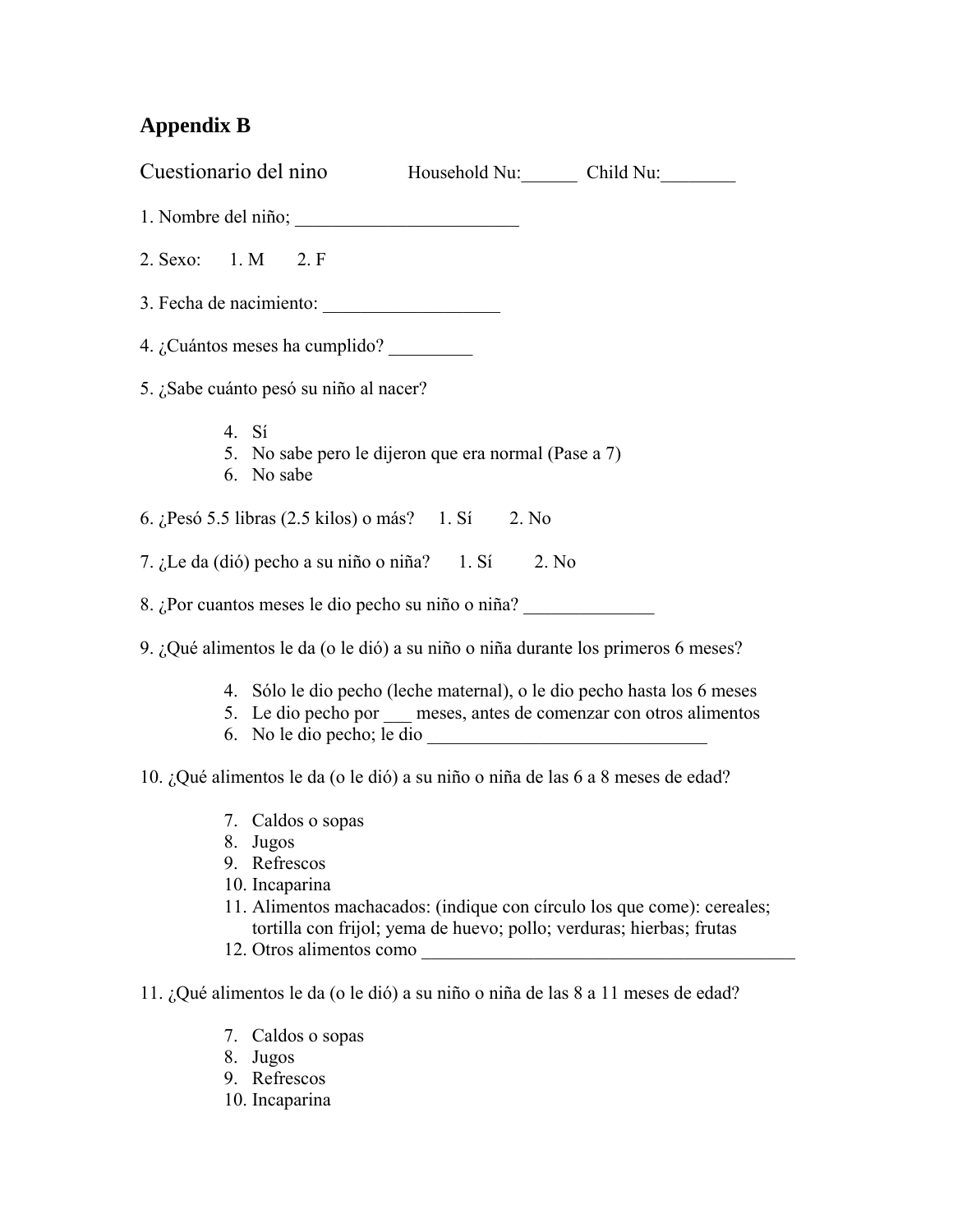- 11. Alimentos machacados (indique con círculo los que come): cereales; tortilla con frijol; huevos; yema de huevo; pollo; carne; verduras; hierbas; frutas
- 12. Otros alimentos como **witch and alimentos** como
- 12. ¿Qué alimentos le da (o le dió) a su niño o niña de las 12 a 24 meses de edad?
	- 7. Caldos o sopas
	- 8. Jugos
	- 9. Refrescos
	- 10. Incaparina
	- 11. Todos los alimentos que come la familia (indique con círculo los que come): cereales; tortilla con frijol; huevos; pollo; carne; verduras; hierbas; frutas
	- 12. Otros alimentos como \_\_\_\_\_\_\_\_\_\_\_\_\_\_\_\_\_\_\_\_\_\_\_\_\_\_\_\_\_\_\_\_\_\_\_\_\_\_\_\_\_
- 13. Peso \_\_\_\_\_\_\_\_ (kg)

Talla \_\_\_\_\_\_\_\_(cm)

DE (peso por edad)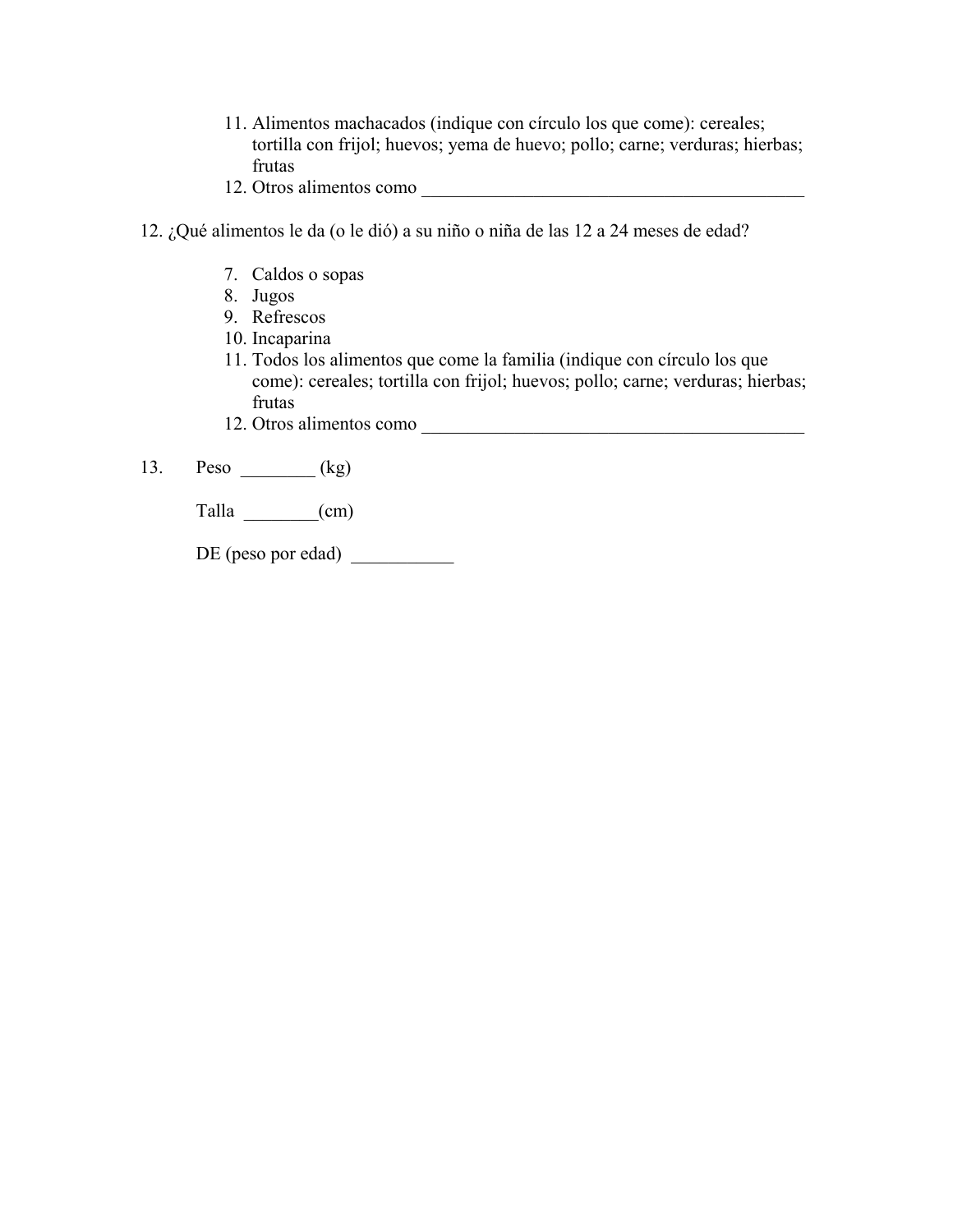## **Appendix C**

Numero de la Casa\_\_\_\_\_\_\_\_\_\_\_ Nombre del evaulante: \_\_\_\_\_\_\_\_\_\_\_\_\_\_\_\_\_\_\_\_\_\_\_\_\_\_\_\_\_

Relacion a los niños \_\_\_\_\_\_\_\_\_\_\_\_\_\_\_\_\_\_\_\_\_\_\_\_

| 1. Nombre de la comunidad:                  | 2. Fecha de la entrevista:                                        |
|---------------------------------------------|-------------------------------------------------------------------|
| 3. Numero de personas que viven en la casa: | 4. Numero de niños menores de cinco anos que<br>viven en la casa: |

## **SES**

5. De qué material es el piso o cuàl predomina más?

- 1. Tierra
- 2. Ladrillo de barro
- 3. Madera
- 4. Cemento
- 5. Mosaico
- 6. Otros (Especifique)

6. Cuántos cuartos tiene su casa? Anote número \_\_\_\_\_\_\_\_\_\_\_\_ (includes each room in house such as living room, kitchen, bedrooms, etc.)

## 7. Su casa tiene:

- 1. electricidad? 1. Si  $\int$  2. No  $\int$
- 2. radio? 1. Si <sup>1</sup> 2. No <sup>1</sup>
- 3. television? 1. Si ٱ 2. No ٱ
- 4. telefono?
- 5. refrigedora? 1. Si ٱ 2. No ٱ

## 8. Algun miembro de la casa tiene:

| 1. bicicleta? |                 | $1. \text{Si}$ $\sqrt{2}$ , $\text{No}$ $\sqrt{2}$ |
|---------------|-----------------|----------------------------------------------------|
|               | التحديد المتحدد |                                                    |

- 2. motocicleta?  $1. Si$   $\overline{1}$  2. No  $\overline{1}$ 3. automobil?  $1. Si$   $\dot{1}$   $2. No$
- 9. Tienen servicio sanitario en uso?
	- 1. Si
	- 2. No (Si la respuesta es no, pase a Pregunta No. 11)
- 10. Qué tipo de servicio sanitario tiene?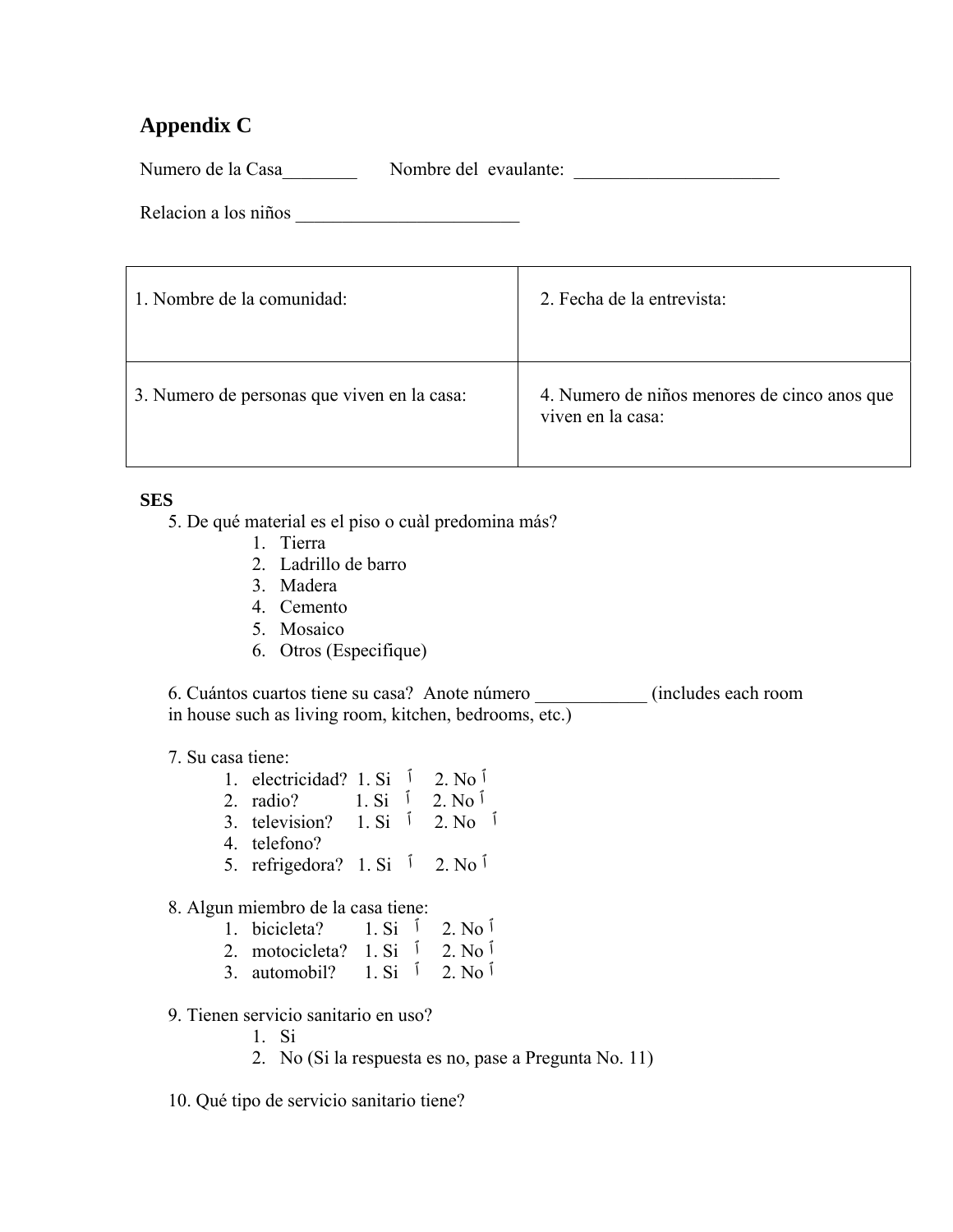- a. Letrina simple (Pozo Negro)
- b. Letrina taza campesina/cierre hidráulico (sin tanque)
- c. Inodoro (lavable) (Con tanque) get better name for this

11. Qué hace normalmente con la basura en su casa?

- 1. La quema
- 2. La entierra
- 3. La tira al patio
- 4. La tira al solar baldio
- 5. La tira al rio o quebrada
- 6. La tira a la calle
- 88. Otros (Especifique)
- 12. Usualmente dónde consiguen el agua para beber?
	- 1. Río (river)
	- 2. Quebrada (arroyo, brook)
	- 3. Nacimiento (spring or source)
	- 4. Pozo communal (common well)
	- 5. Pila (sink)
	- 6. Lavandero (wash house, washing place)
	- 7. Pozo Propio (own well)
	- 8. Agua Purificada (purified water)
	- 9. Llave Pública (public faucet)
	- 10. Llave Propia (own faucet)
	- 11. Pozo Privado (del vecino) (private well)
	- 88. Otros (Especifique)
	- 11. Qué tratamiento dá al agua de tomar?
		- 1. Ninguno
		- 2. Hervido
		- 3. Clorado
		- 88. Otros (Especifique)

### **ACCESO A SERVICIOS DE SALUD**

- 12. Cuando alguien de la casa se enferma, acuden en busca de atención?
	- 1. Si
	- 2. No (Si la respuesta es no, pase a 26)
- 13. A dónde acuden? encierre todos que aplican)
	- 1. Promotora/o
	- 2. Centro de Salud
	- 3. Hospital Publico
	- 4. Clinica Privada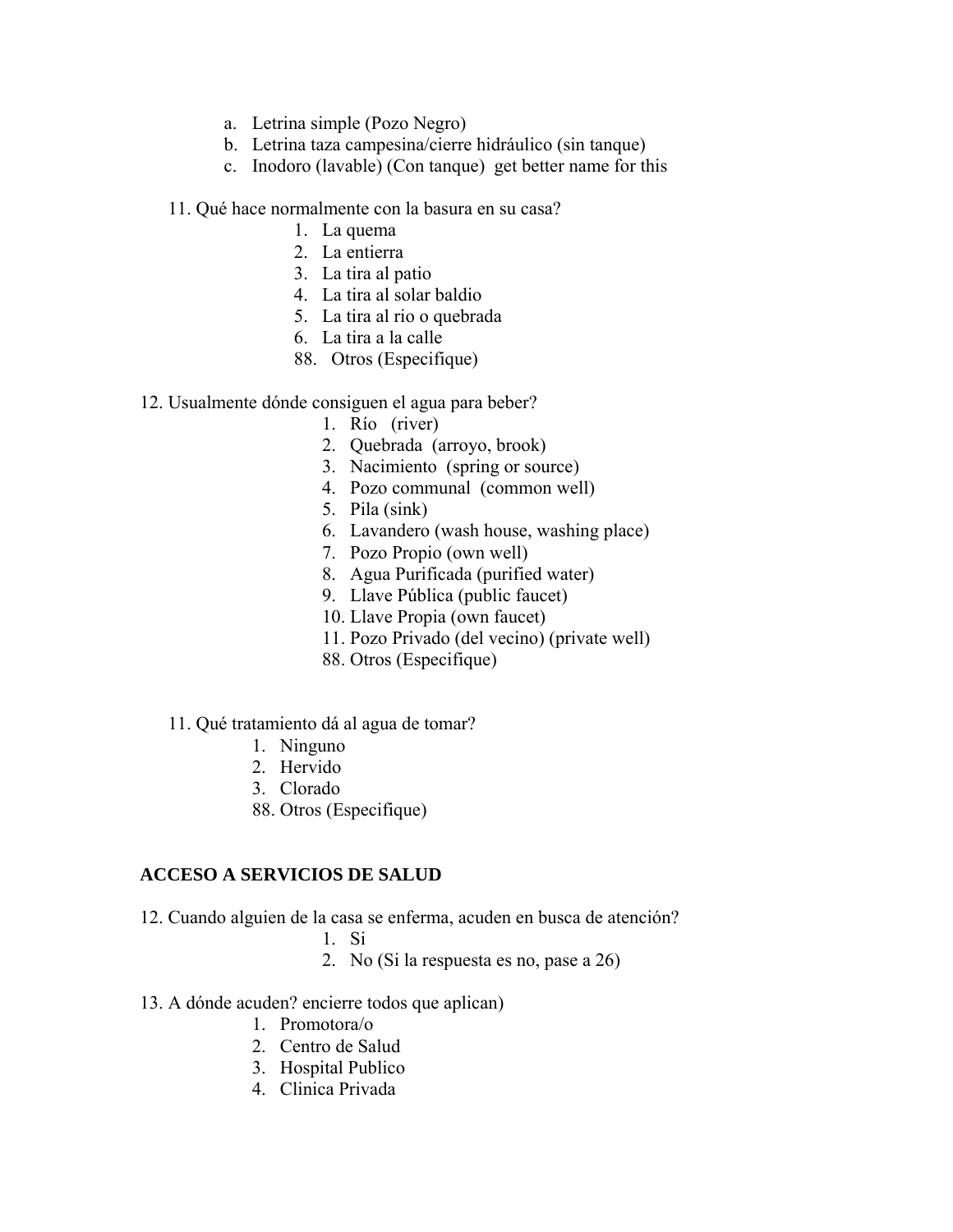- 5. Puesto de Venta? Perhaps remove this
- 6. Otros (especificar)

14. Porqué razón usted o su familia no asisten a los centros de salud? (encierre todos que aplican)

- 1. Muy costoso
- 2. Muy largo
- 3. Permanece cerrado
- 4. No hay medicamentos
- 5. Mal trato por parte del personal de salud
- 6. Otros (Especifique)

15. Quantas veces han sido visitado por un(a) promotoro(a) de salud en los ultimos seis meses?

Anote un numero:

 $\mathcal{L}_\text{max}$ 

16. Como se llama el(la) promotor(a) de salud que les visita?

- 17. En la visita, que hizo (la promotora)? (Anote todos que aplican)
	- 1. examino el/la nino/a
	- 2. peso o midio su nino
	- 3. Le dio consejo sobre la nutricion infantil
	- 4. Le dio medicinas por una enfermedad
	- 5. Otros (Especifique)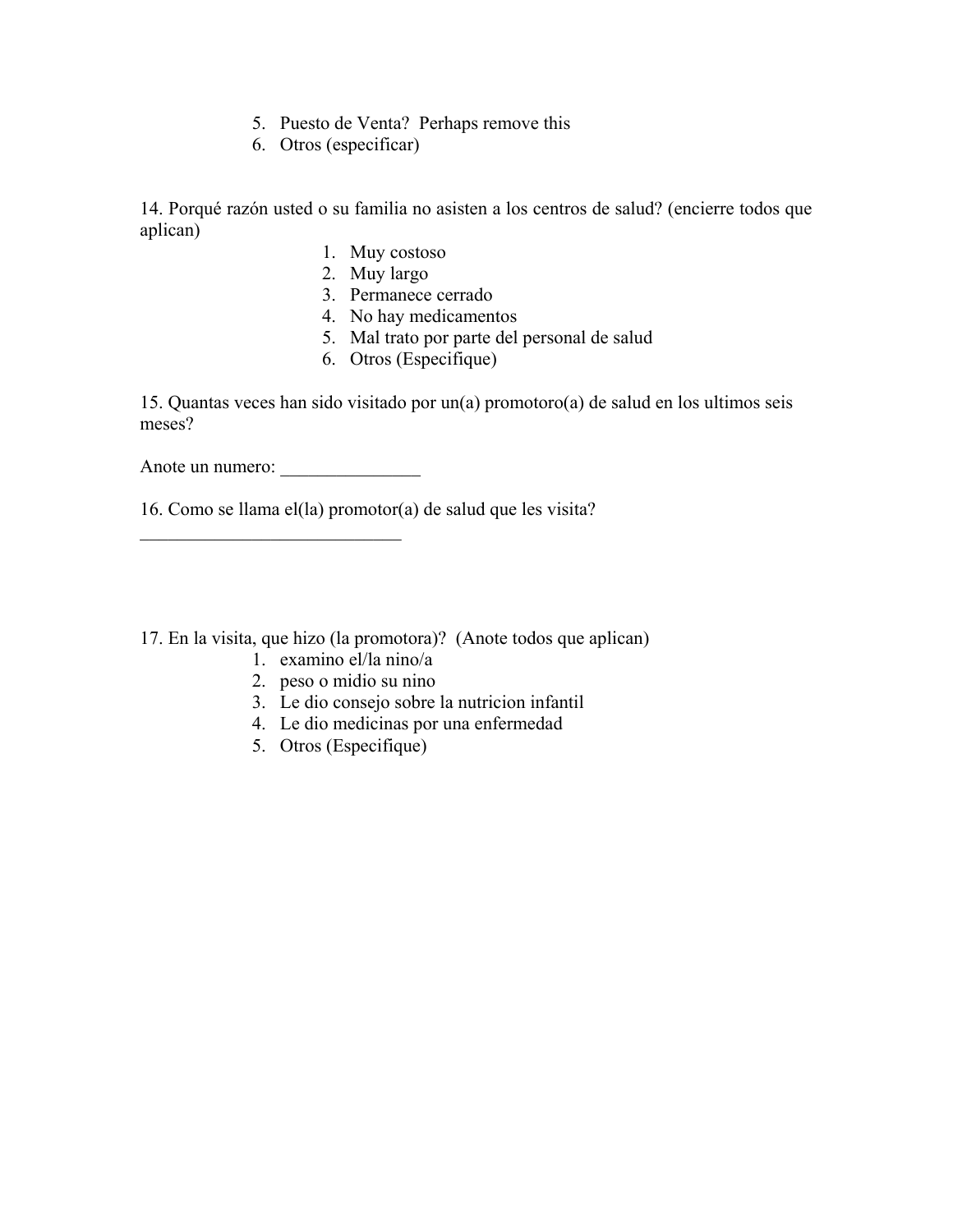## **Appendix D**

**\_\_\_\_\_\_\_\_\_\_\_\_\_\_\_\_\_\_\_\_** 

**Direccion de la casa casa contra de la casa de la casa de la casa de la casa de la casa de la casa de la casa** 

**Nombre del promotor \_\_\_\_\_\_\_\_\_\_\_\_\_\_\_\_\_\_\_\_\_\_\_\_\_\_\_\_\_\_** 

### Tiene responsabilidad por quantas familias *\_\_\_\_\_\_\_\_\_\_\_\_\_\_\_\_\_\_\_\_\_\_\_\_\_\_\_\_\_\_\_\_\_\_*

1. Cuantas personas viven en la casa? \_\_\_\_\_\_\_\_\_\_

- 2. De qué material es el piso o cuàl predomina más?
	- 7. Tierra (dirt)
	- 8. Ladrillo de barro (brick)
	- 9. Madera (wood)
	- 10. Cemento (cement)
	- 11. Mosaico (tile)
	- 12. Otros (Especifique)

3. Cuántos cuartos tiene su casa? Anote número \_\_\_\_\_\_\_\_\_\_\_\_ (includes each room in house such as living room, kitchen, bedrooms, etc.)

### 4. Su casa tiene:

| 6. electricidad? 1. Si 2. No |       |       |
|------------------------------|-------|-------|
| 7. radio?                    | 1. Si | 2. No |
| 8. television?               | 1 Si  | 2. No |
| 9. telefono?                 | 1 Si  | 2. No |
| 10. refrigedora? 1. Si 2. No |       |       |

5. Algun miembro de la casa tiene:

- 4. bicicleta? 1. Si 2. No
- 5. motocicleta? 1. Si 2. No
- 6. automobil? 1. Si 2. No
- 6. Tienen servicio sanitario en uso?
	- 3. Si
	- 4. No (Si la respuesta es no, pase a Pregunta No. 21)
- 7. Qué tipo de servicio sanitario tiene?
	- d. Letrina simple (Pozo Negro)
	- e. Letrina taza campesina/cierre hidráulico (sin tanque)
	- f. Inodoro (lavable) (Con tanque) get better name for this